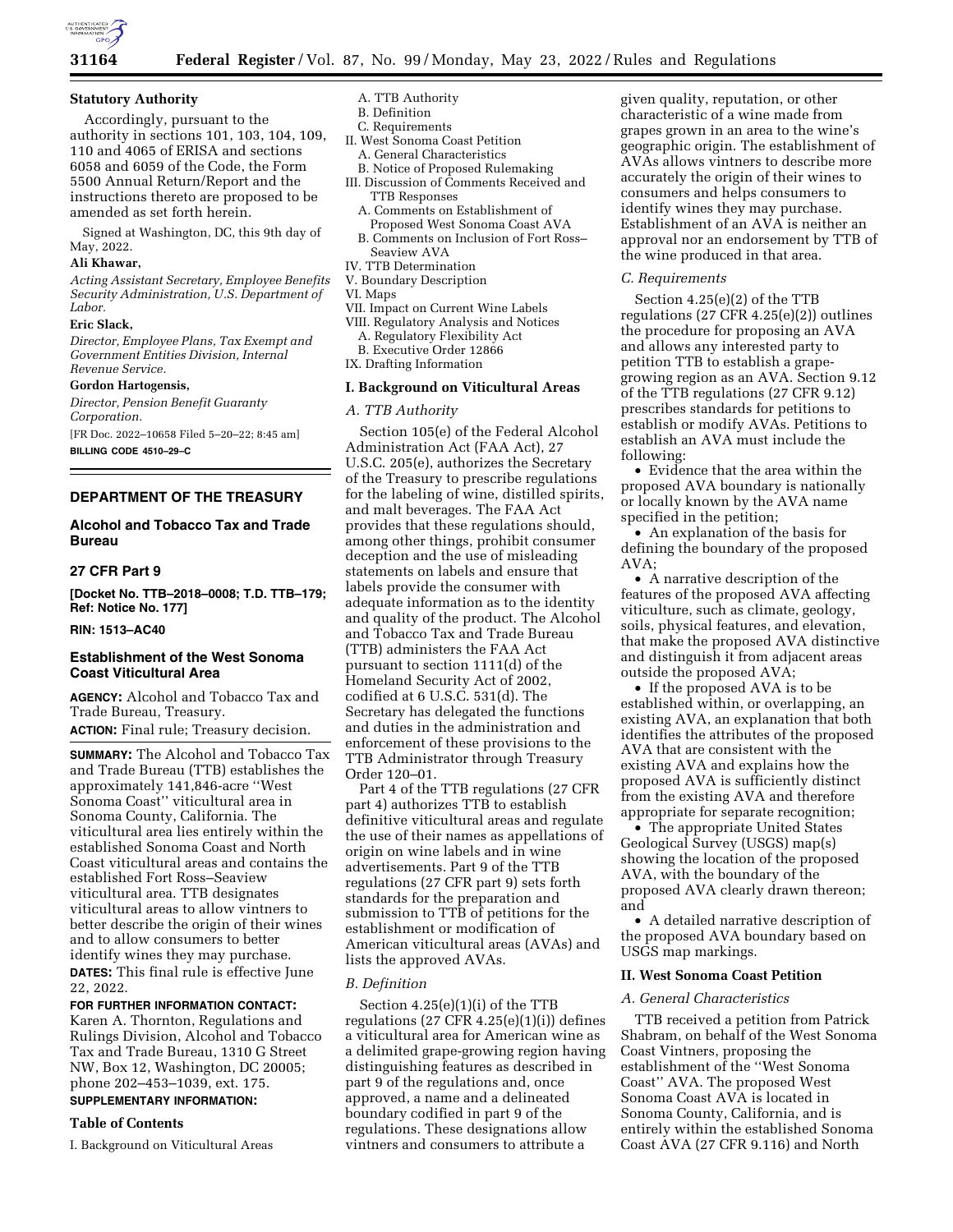Coast AVA (27 CFR 9.30) and entirely contains the smaller established Fort Ross–Seaview AVA (27 CFR 9.221). The proposed West Sonoma Coast AVA contains 141,846 acres and has approximately 47 commercial vineyards covering approximately 1,028 acres distributed throughout the proposed AVA.

According to the petition, the distinguishing features of the proposed West Sonoma Coast AVA include its topography, geology, and climate. The topography of the proposed West Sonoma Coast AVA is characterized by the steep, rugged mountains and ridgelines that form the Coastal Ranges. The summits of these coastal mountains can exceed 1,000 feet. The high elevations of the Coastal Ranges provide areas for vineyards that are above the fog layer. The ridgelines also create areas at lower elevations that are sheltered from the heaviest marine fogs, where viticulture may take place successfully within the fog line. By contrast, the region to the east of the proposed AVA, within the Russian River Valley AVA (27 CFR 9.66), is generally lower and the slopes are less steep, particularly in the Santa Rosa Plain. To the south, within the Petaluma Gap AVA (27 CFR 9.261), the topography is characterized by gentle, rolling hills with lower elevations.

Much of the proposed West Sonoma Coast AVA is underlain with sedimentary rocks of the Franciscan Complex. The Franciscan Complex is not easily eroded, which contributes to the high elevations and steep slopes within the proposed AVA. Soils derived from the Franciscan Complex are typically thin and have a high sand content, which promotes good drainage in vineyards. To the east and south of the proposed AVA, the Franciscan Complex is present, but the Wilson Grove Formation is the dominant geological feature. To the east of the proposed AVA, alluvial soils are also more common.

Lastly, the proposed West Sonoma Coast AVA has a climate that is more influenced by marine winds and fog than the more inland regions of Sonoma County. Much of the proposed AVA is located within the Marine zone climate classification, and gradually transitions to the Coastal Cool zone.1 Within the proposed AVA, daytime temperatures are generally cooler and nighttime

temperatures are generally warmer than in the more inland regions. Growing degree day (GDD) 2 accumulations within the proposed AVA are typically lower than within the region to the east. Wind speeds within the proposed AVA are lower than within the region to the south, where lower elevations allow the coastal winds to enter relatively unhindered. According to the petition, higher wind speeds can slow photosynthesis, thereby slowing fruit development and maturation. The petition also states that the climate of the proposed AVA is suitable for growing cooler climate varietals of grapes such as Pinot Noir and Chardonnay.

TTB notes that the petition did not provide information on the features of the region to the north of the proposed AVA, within Mendocino County. However, the petition states that the proposed name ''West Sonoma Coast'' is not used to describe any region outside of Sonoma County. Therefore, even if the region to the north has features similar to those of the proposed AVA, the proposed AVA could not extend into Mendocino County because § 9.12(a)(1) of the TTB regulations requires the proposed name to apply to the entire region included in the proposed AVA.

#### *B. Notice of Proposed Rulemaking*

TTB published Notice No. 177 in the **Federal Register** on December 6, 2018 (83 FR 62750), proposing to establish the West Sonoma Coast AVA. In that document, TTB summarized the evidence from the petition regarding the name, boundary, and distinguishing features for the proposed AVA. The proposal also compared the distinguishing features of the proposed AVA to the surrounding areas, including the established Sonoma Coast, North Coast and Fort Ross–Seaview AVAs. For a detailed description of the evidence relating to the name, boundary, and distinguishing features of the proposed AVA, and for a detailed comparison of the distinguishing features of the proposed AVA to the surrounding areas, see Notice No. 177.

In Notice No. 177, TTB solicited comments on the accuracy of the name, boundary, and other required information submitted in support of the petition. In addition, given the proposed West Sonoma Coast AVA's location within the Sonoma Coast and North Coast AVAs, TTB solicited comments on whether the evidence submitted in the petition regarding the distinguishing features of the proposed AVA sufficiently differentiates it from the two larger established AVAs. TTB requested comments on whether the geographic features of the proposed AVA are so distinguishable from the Sonoma Coast and North Coast AVAs that the proposed West Sonoma Coast AVA should no longer be part of the established AVAs. Finally, TTB requested comments on whether the evidence included in the petition regarding the distinguishing features of the proposed AVA sufficiently differentiates it from the smaller established Fort Ross–Seaview AVA, and if the geographic features of the proposed AVA are so distinguishable that the Fort Ross–Seaview AVA should not be a part of the proposed West Sonoma Coast AVA.

The comment period for Notice No. 177 was originally scheduled to close on February 4, 2019. However, TTB received two comments requesting an extension of the comment period and subsequently published Notice No. 177A on February 12, 2019 (84 FR 3353), which reopened the comment period until April 15, 2019.

#### **III. Discussion of Comments Received and TTB Responses**

In response to Notice No. 177, TTB received a total of 72 comments. However, one comment was a duplicate of a previously submitted comment, and one comment was replaced by a later comment from the same submitter before the original comment was posted. Therefore, a total of 70 comments were posted for public viewing within *Regulations.gov* docket number TTB– 2018–0008 (see *[https://](https://www.regulations.gov) [www.regulations.gov](https://www.regulations.gov)*). Commenters included local vineyard and winery owners and employees, wine writers and educators, sommeliers, and consumers.

Of the 70 comments that TTB posted to the docket, 67 express either support for or opposition to the proposed West Sonoma Coast AVA, while two comments request an extension of the comment period (comments 27 and 28), and one comment withdraws but does not replace a previously submitted and posted comment (comment 1, withdrawn by comment 42). Of the 67 comments that express a specific opinion on the proposal, 49 support the proposed AVA, 1 comment supports the proposed AVA and requests an

<sup>1</sup>See Vossen, Paul, *Sonoma County Climatic Zones,* University of California Cooperative Extension Service, Sonoma County, 1986. (This publication notes the findings of University of California Extension Farm Advisors Robert Sisson and Paul Vossen regarding the climate zones of Sonoma County, California.).

<sup>2</sup>See Albert J. Winkler, *General Viticulture*  (Berkeley: University of California Press, 2nd ed.1974), pages 61–64. In the Winkler climate classification system, annual heat accumulation during the growing season, measured in annual growing degree days (GDDs), defines climatic regions. One GDD accumulates for each degree Fahrenheit that a day's mean temperature is above 50 degrees, the minimum temperature required for grapevine growth.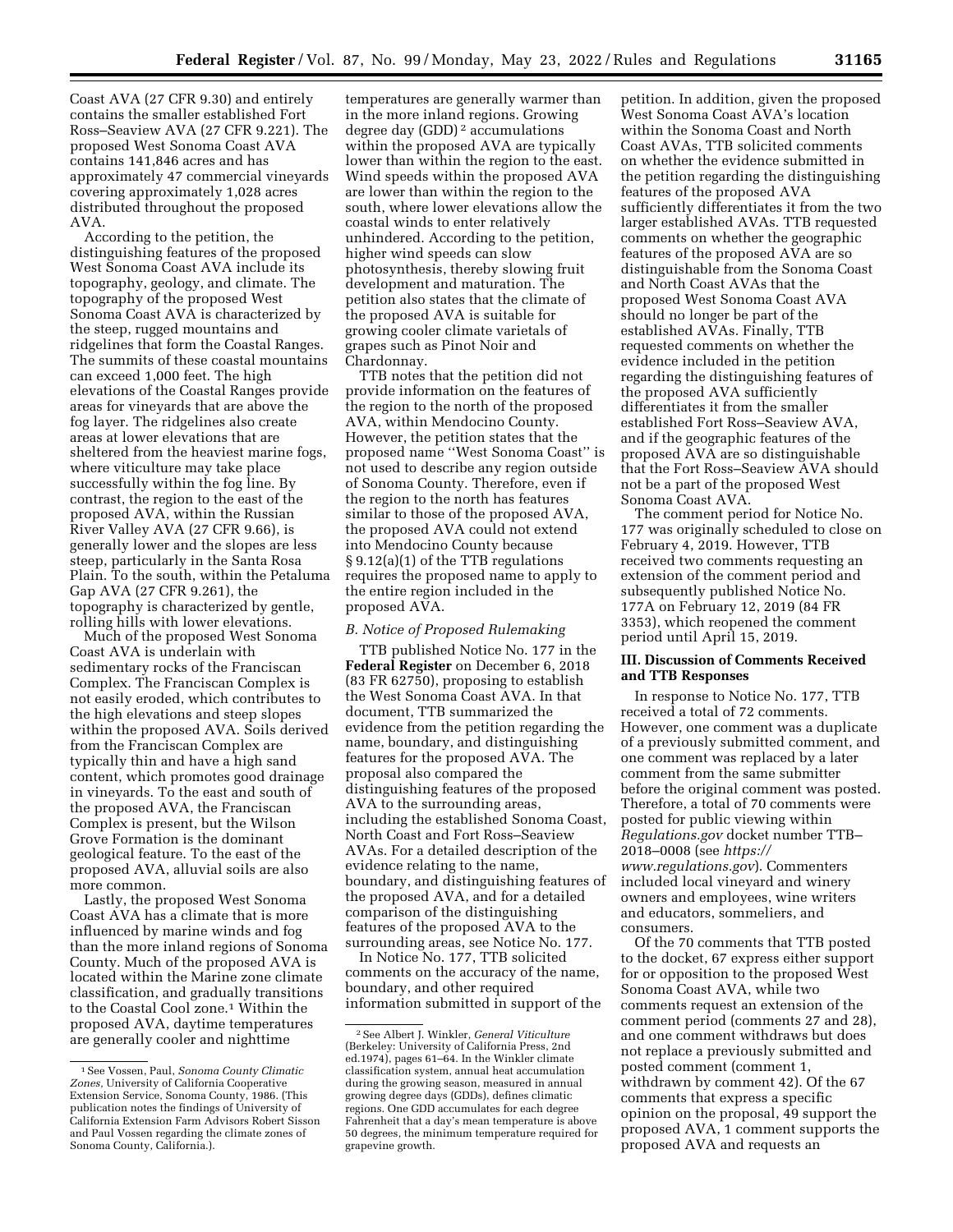**31166 Federal Register** / Vol. 87, No. 99 / Monday, May 23, 2022 / Rules and Regulations

expansion of the boundary to include the commenter's vineyard (comment 55), 1 comment supports the establishment of the proposed AVA but opposes the choice of name (comment 62), and 14 oppose the establishment of the proposed West Sonoma Coast AVA. Additionally, the petitioner submitted two comments in defense of his analysis of the proposed AVA (comments 54 and 67), including one (comment 54) which withdrew and replaced his previously submitted and posted comment (comment 36).

#### *A. Comments on Establishment of Proposed West Sonoma Coast AVA*

#### 1. Proposed AVA Name

# i. Opposing Comments

TTB received two comments that oppose the proposed ''West Sonoma Coast'' name. One of these comments (comment 62) opposes the proposed name, although the commenter does support the establishment of an AVA limited to the extreme coastal regions of the established Sonoma Coast AVA. The commenter, who is a self-identified grape grower and winemaker in the established Sonoma Coast AVA, believes that the name ''West Sonoma Coast'' begs the question where is the ''East Sonoma Coast?'' The commenter is also concerned that the proposed name ''will risk creating an inland or east version of the Sonoma Coast, which could be read by some as being less than'' the proposed West Sonoma Coast AVA. The commenter supports the establishment of the AVA if it were proposed with another name; however, he did not suggest an alternative name for the proposed AVA.

The second comment opposing the proposed ''West Sonoma Coast'' name was submitted jointly by Lester Schwartz, owner of Fort Ross Vineyards, and Daniel Schoenfeld, owner of Wild Hog Vineyard (comment 51). Both vineyards are within the proposed AVA and also within the Fort Ross–Seaview AVA. The commenters assert that the name evidence provided by the petitioner does not meet the requirements of § 9.12(a)(1)(i) and (ii) of the TTB regulations. The commenters provide two articles which they believe demonstrate that the proposed AVA is not locally or nationally known as ''West Sonoma Coast.'' The first article quotes the director of sales and marketing of Peay Vineyards, saying that the West Sonoma Coast Vintners' first petition to establish an AVA was rejected by TTB ''because there was no historical reference to a West Sonoma Coast,'' and that the ''proposed moniker seems nonsensical at first blush''

because there is no ''East Sonoma Coast.'' 3 The second article is titled ''California's Edgiest, Riskiest Wine Region Is About to Get a New Name: Five wines to know from West Sonoma Coast, as it'll soon be known.'' 4 The commenters assert that the phrases ''get a new name'' and ''as it'll soon be known'' in the title of the article suggests that the region of the proposed AVA is not currently known by the name ''West Sonoma Coast.''

The commenters provided examples of different names currently used to describe the region of the proposed AVA, including materials from the West Sonoma Coast Vintners' West of the West Wine Festival and Vintners Farm Camp. These materials use the terms ''True Coast,'' ''True Sonoma Coast,'' ''Far Sonoma Coast,'' ''Sonoma Coast Mountains,'' and ''Sonoma Coast Highlands,'' among others when referring to the region of the proposed AVA. Another article included in the comment refers to the region of the proposed AVA as ''Gold Coast'' and ''California's cote d'or.'' 5 The commenters further claim that the name ''West Sonoma Coast'' does not apply to the entire region, as portions of the proposed AVA are known by other names such as ''Annapolis,'' ''Freestone,'' ''Occidental,'' and ''Fort Ross.'' The commenters assert that the use of these other names to describe the region of the proposed AVA shows that the proposed name is not locally or nationally recognized, nor does it apply to the entire proposed AVA.

Comment 51 also questions the petition's use of the West Sonoma County Union High School District as evidence to support the proposed AVA name. The commenters claim that the petition incorrectly portrays the school district as the only school district serving the proposed AVA when in fact there are multiple school districts. The commenters included a map of the school districts serving the proposed AVA and surrounding regions and note that the northern portion of the proposed AVA is not within the school district, and 60 percent of the school district is located outside the proposed AVA.6

Finally, the commenters claim that the name evidence provided by the

 $6$  See Exhibit A–10 to comment 51 in docket TTB–2018–0008 at *[https://www.regulations.gov.](https://www.regulations.gov)* 

petitioner is not independent of the petitioner, as required by TTB regulations. The commenters assert that the proposed name is a ''recent fiction of the petitioner's own making.'' As evidence, the commenters point to a statement from page 5 of the proposed West Sonoma Coast AVA petition that says that the name ''offers the best descriptive delineator given the limitations of being able to use the most appropriate identifier'' for the proposed AVA.

#### ii. Supporting Comments

Only one comment expressly supports the use of the proposed name ''West Sonoma Coast.'' The petitioner, Patrick Shabram, submitted a comment (comment 67) which included additional name evidence and was submitted in response to comment 51. The petitioner submitted an article entitled ''Way Out on the West Sonoma Coast,'' which describes places to visit in the towns of Annapolis, Occidental, Freestone, and Sebastopol.7 Another item submitted was a wine list from the Lazy Bear Restaurant 8 in San Francisco that uses the ''West Sonoma Coast'' moniker to describe several wines from the region of the proposed AVA. For example, the Alma Fria Doña Margarita Vineyard 2014 pinot noir is listed as ''Freestone, West Sonoma Coast, California,'' and the 2014 Alma Fria Holterman Vineyard pinot noir is designated ''Annapolis, 2014, West Sonoma Coast, California.''

#### iii. TTB Response

After careful review of the comments and the name evidence provided in the petition, TTB has determined that there is sufficient evidence to support the proposed West Sonoma Coast AVA name. The petition provided ample evidence that the term ''West Sonoma'' is used to describe the entire western portion of Sonoma County, where the proposed AVA is located. TTB notes that the use of a directional term such as ''West'' in an AVA name does not require that there be a separate region known by the opposite direction. TTB has approved several such AVAs, including the North Yuba (27 CFR 9.106), North Fork of Long Island (27 CFR 9.113), and West Elks (27 CFR 9.172) AVAs.

TTB believes that the West Sonoma County Union High School District name is an acceptable piece of evidence to demonstrate that the proposed AVA

<sup>3</sup>McIntyre, Dave. ''Why American wine labels aren't as specific as they could be,'' Washington

Post (December 31, 2016). 4McCoy, Elin. ''California's Edgiest Riskiest Wine Region Is About to Get a New Name: Five wines to know from West Sonoma Coast, as it'll soon be

known,'' Bloomberg Wine (August 31, 2018).<br><sup>5</sup> Boone, Virginia. ''Wines Way Out West.'' Press<br>Democrat (July 21, 2014).

<sup>7</sup>Boone, Virginie. ''Way Out on the West Sonoma Coast,'' Wine Enthusiast Magazine (June 13, 2016).

<sup>8</sup>*[http://www.lazybearsf.com/site/wp-content/](http://www.lazybearsf.com/site/wp-content/uploads/2019/01/20190129-Beverage-Menu.pdf) [uploads/2019/01/20190129-Beverage-Menu.pdf,](http://www.lazybearsf.com/site/wp-content/uploads/2019/01/20190129-Beverage-Menu.pdf)*  pages 35, 67, and 70.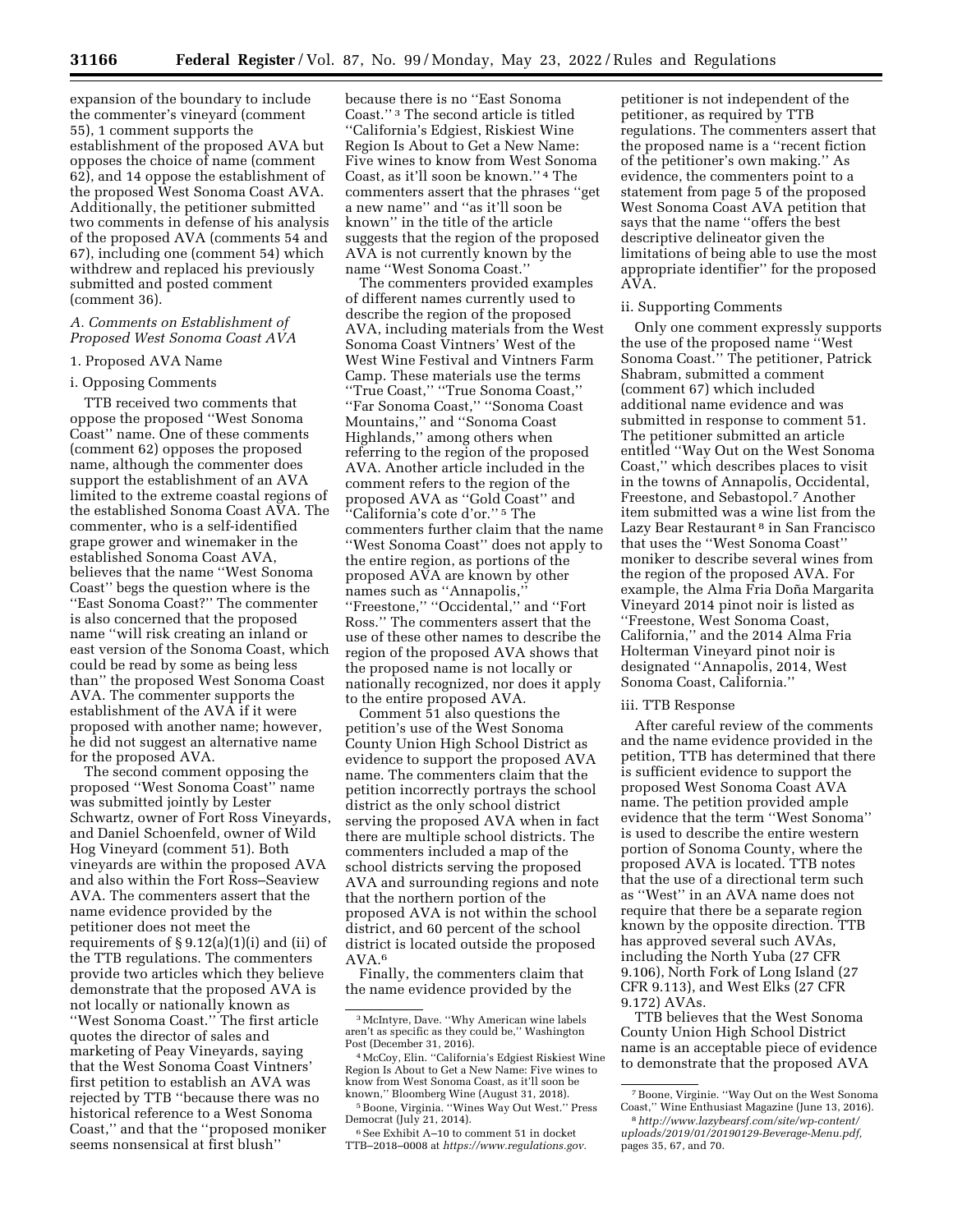is in a region known as ''West Sonoma'' or ''West Sonoma Coast.'' The petition claimed that ''much of the proposed AVA is within'' the school district. The school district map included in comment 51 does not disprove this claim. TTB notes that the school district name was not the only piece of name evidence for the proposed AVA. The petition also included magazine and newspaper articles, an excerpt from a book, and a real estate listing that all referred to the region of the proposed AVA as ''West Sonoma Coast'' or ''West Sonoma.'' 9

TTB does not agree with the assertion in comment 51 that the Washington Post and Bloomberg Wine articles demonstrate that the proposed name does not currently apply to the region. While the Washington Post article notes the proposed ''West Sonoma Coast'' name ''seems nonsensical'' and that there is a lack of historical evidence for this name, TTB does not believe these statements demonstrate the region is not known as the ''West Sonoma Coast.'' Under TTB regulations, a petitioner does not need to submit historical name evidence in support of a proposed AVA name, but only needs to submit evidence that the proposed AVA name is ''currently and directly associated'' with the area ''in which viticulture exists" (see  $\S 9.12(a)(1)$ ). TTB finds that the petitioner for this rulemaking meets this requirement, and has determined that both the proposed West Sonoma Coast AVA petition and comment 67, which was submitted by the petitioner, included multiple examples of the name ''West Sonoma Coast'' or ''West Sonoma'' being used currently to describe the region of the proposed AVA.

Also, TTB does not believe the Bloomberg Wine article's statement that the region of the proposed AVA will ''soon be known'' by a ''new name'' is evidence that the region is not known by the West Sonoma Coast name. TTB finds this statement is referring to the fact that a new AVA with the name ''West Sonoma Coast'' may soon be established. TTB finds the article refers to the region of the proposed AVA in the present tense as ''West Sonoma Coast,'' noting, ''The dramatic, 51-milelong sliver of land next to the ocean is known as the West Sonoma Coast \* \* \*.''

TTB also disagrees with the claim in comment 51 that, because the region of the proposed AVA is known by many different names, it cannot be designated

as ''West Sonoma Coast.'' TTB regulations do not preclude the region of a proposed AVA from being known by more than one name. In fact, the towns of Annapolis, Freestone, and Occidental are already within the established Sonoma Coast and North Coast AVAs, and the existence of these communities did not affect the ability of TTB to recognize the names ''Sonoma Coast'' and ''North Coast'' for those AVAs. Additionally, none of the comments provided evidence that any of the other names used to describe the region would be a more appropriate choice. Therefore, TTB has determined that the petition provided sufficient evidence to support the proposed name ''West Sonoma Coast.''

Additionally, TTB believes that the proposed West Sonoma Coast AVA petition provided sufficient evidence to demonstrate that the towns of Annapolis, Freestone, and Occidental are considered part of a larger region known as West Sonoma Coast. For example, Exhibit J to the petition included an article entitled ''West Sonoma Coast Wines are on the Rise'' 10 which mentions Summa Vineyards in Occidental, while another article about the ''west (sic) Sonoma Coast'' mentions that Peay Vineyards ''makes three estate pinots from their vineyard in Annapolis.'' 11 Furthermore, in comment 67, the petitioner provided additional name evidence linking the proposed ''West Sonoma Coast'' name to the towns of Annapolis, Occidental, and Freestone.

Finally, TTB disagrees with the assertion in comment 51 that the petition did not include name evidence that is independent of the petitioner, as required by  $\S 9.12(a)(1)(ii)$ . The name evidence included in the petition shows that the name has been recognized and used by others to describe the region of the proposed AVA. For example, the real estate ad for ''West Sonoma Coast Ranch Land'' that was included in the petition provides evidence that the name ''West Sonoma Coast'' is currently used by people outside the wine industry. TTB acknowledges that many of the articles cited as name evidence in the petition are references to the wine industry. However, they include articles from newspapers and journals not exclusively dedicated to wine, such as the Wall Street Journal and Forbes, suggesting that the name has been

accepted and used by people outside the wine industry.

2. General Distinguishing Features

i. Opposing Comments

Nine of the comments opposing the establishment of the proposed West Sonoma Coast AVA raise objection to the proposal based on a lack of distinguishing features. These opposing comments generally claim that the features of the proposed AVA are too diverse to be combined into a larger, generalized AVA, but do not provide evidence to support these claims.

One of the comments (comment 52) asserts that the distinguishing features data in the petition did not meet TTB's regulatory requirements because the petition did not compare the proposed AVA to all of the seven AVAs that overlap or are adjacent to the proposed AVA, including the Northern Sonoma (27 CFR 9.70), Petaluma Gap, Russian River Valley, Green Valley of Russian River Valley (27 CFR 9.57), Fort Ross– Seaview, Sonoma Coast, and North Coast AVAs. The comment states that the comparisons that were included in the petition are not sufficiently supported by facts, but the comment did not provide any evidence to refute the data in the petition.

Comment 51 also asserts that the petition failed to meet the requirements of § 9.12(a)(2) of the TTB regulations because it does not explain with specificity how the commonalities and similarities within the proposed AVA are different from those in the adjacent areas outside the proposed AVA. The comment states that the petition does not provide comparisons to the neighboring Northern Sonoma, Green Valley of the Russian River Valley, and Petaluma Gap AVAs, and that the petition's comparison to the North Coast AVA is insufficient. The comment also claims that the proposed West Sonoma AVA consists of four regions with ''too diverse a range of geographic and climatic features to be considered a unitary AVA.'' These four regions are identified as the Fort Ross–Seaview AVA and the Annapolis, Freestone, and Occidental regions. The comment asserts that an attempt to establish a Freestone–Occidental AVA in 2008, as well as TTB's rejection of a request to include the Annapolis region in the Fort Ross–Seaview AVA in 2011, illustrate that the two regions are too different to be included in a single AVA.

#### ii. Supporting Comments

Five of the supporting comments express general agreement that the features of the proposed West Sonoma

<sup>9</sup>The name evidence is included in Exhibit J to the petition in Docket TTB–2018–0008 at *[www.regulations.gov.](http://www.regulations.gov)* 

<sup>10</sup>McInerney, Jay. ''West Sonoma Coast Wines are on the Rise,'' The Wall Street Journal (July 18, 2013).

<sup>11</sup>Brown, Elaine Chukan. ''Sonoma's Far Coast: A haven for pinot noir,'' Wines and Spirits (August 31, 2015).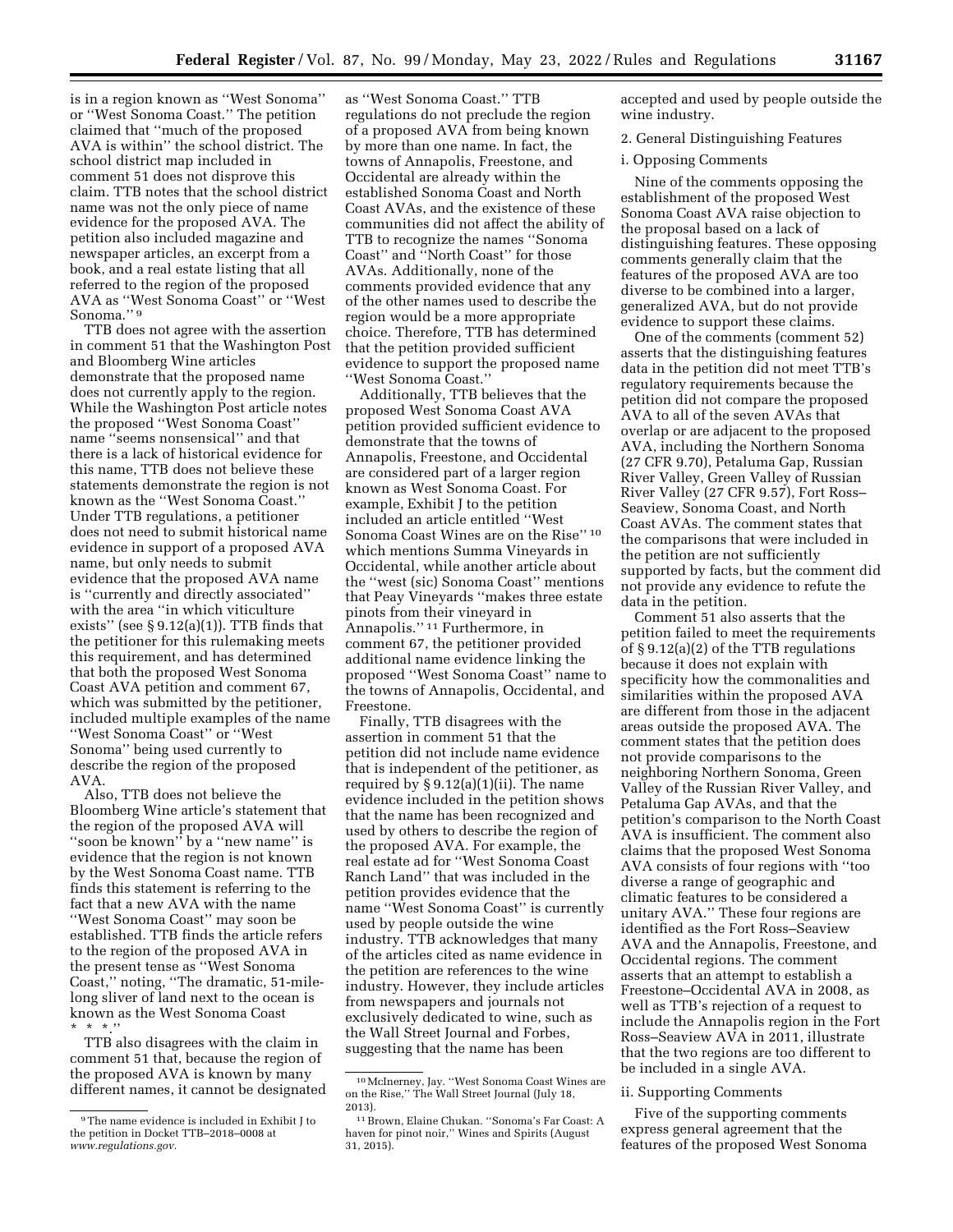Coast AVA are distinctive from those of the surrounding regions. These five comments did not focus on a particular feature, nor did they provide any additional evidence.

#### iii. TTB Response

After careful review of the comments and the petition, TTB has determined that the information in the petition sufficiently demonstrates that the features of the proposed West Sonoma Coast AVA generally distinguish it from the surrounding regions, including neighboring and overlapping established AVAs. The TTB regulations at § 9.12(a)(2) require an AVA petition to explain how a proposed AVA's distinguishing features are ''different in the adjacent areas outside that boundary.'' The AVAs adjacent to the eastern boundaries of the proposed West Sonoma Coast AVA are the Russian River Valley AVA and the Sonoma Coast AVA, which entirely overlaps both the proposed AVA as well as the Green Valley of Russian River AVA and most of the Russian River Valley AVA. The Petaluma Gap AVA is adjacent to the southern boundary of the proposed West Sonoma Coast AVA and is also partially located within the Sonoma Coast AVA. The Green Valley of Russian River Valley AVA is entirely within the Russian River Valley AVA, and the Northern Sonoma AVA completely encompasses both the Green Valley of Russian River Valley AVA and the Russian River Valley AVA.

TTB disagrees with the assertion in comments 51 and 52 that the petition does not include comparisons of the proposed West Sonoma Coast AVA's distinguishing features to those of the surrounding AVAs. In its discussion of topography, the petition compares the proposed AVA to the established Russian River Valley, Green Valley of Russian River Valley, and Petaluma Gap AVAs. The climate section of the petition includes GDD, average monthly maximum temperature, and monthly low temperature data from the town of Windsor, which is within the Sonoma Coast, Russian River Valley, and Northern Sonoma AVAs. The average monthly maximum and minimum temperature graphs also include data from the city of Santa Rosa, which is partially within the Sonoma Coast, Northern Sonoma, and Russian River Valley AVAs. Wind speed data is provided from Windsor, Santa Rosa, and the town of Valley Ford, which is within both the Petaluma Gap AVA and the Sonoma Coast AVA. Finally, the geology section of the petition contains a discussion of the geology of the Russian River Valley and Petaluma Gap

AVAs. Therefore, TTB has determined that the proposed West Sonoma Coast AVA petition meets the regulatory requirements to provide comparison data from the ''adjacent areas outside the boundary.'' TTB notes that its regulations do not require that each of the features of the proposed AVA must be distinguishable from all of the surrounding regions. In other words, the feature that distinguishes a proposed AVA from the regions to the east and west does not have to be the same feature that distinguishes the proposed AVA from the north and south.

TTB also finds that the petition provided a sufficient comparison of the proposed West Sonoma Coast AVA to the larger North Coast AVA that encompasses it. As noted in T.D. ATF– 145, which established the North Coast AVA, the primary distinguishing features of the North Coast AVA are a climate that is ''influenced by intrusions of cooler, damper coastal marine air and fog, by temperatures that are cooler than the Central Valley, and by greater rainfall than surrounding areas.'' 12 The proposed West Sonoma Coast AVA petition notes that, like the North Coast AVA, the proposed AVA is influenced by maritime air. Although the petition does not provide any additional specific comparisons to the North Coast AVA, the petition does describe how the proposed AVA differs from the Sonoma Coast, Russian River Valley, and Petaluma Gap AVAs, all of which are also located in the North Coast AVA. Therefore, TTB finds that the petition sufficiently demonstrated that the proposed AVA shares a marineinfluenced climate with the North Coast AVA, but is also a distinct microclimate within the larger AVA. Also, due to its smaller size, the proposed AVA experiences a much smaller range of climatic variations within its proposed boundaries than the diverse, multicounty North Coast AVA.

TTB does not believe that the information included in comment 51 demonstrates that the characteristics of the proposed West Sonoma Coast AVA are too diverse to be considered ''a unitary AVA.'' The comment includes an elevation map (Exhibit A–2) and an elevation statistics table (Exhibit A–3), both of which do show a variety of elevations within the proposed AVA. However, neither the map nor the table provide sufficient evidence to refute the petition's claims that the proposed AVA's elevations are generally higher than elevations in the surrounding regions, particularly in the Petaluma Gap AVA and the Santa Rosa Plain

region of the Russian River Valley AVA. For example, Exhibit A–3 notes elevations of acreage outside the proposed AVA that exist at less than 400 feet. However, this exhibit also shows that within the four regions comprising the proposed AVA, no region has an average vineyard elevation of below 500 feet. Additionally, the petition shows the proposed AVA contains the mountainous terrain of the Coastal Ranges, which contain summits which exceed 1000 feet, a contrast to the Santa Rosa Plain to the east of the proposed AVA, which contains slopes of less than 5 percent.

Comment 51 includes a letter from meteorologist Roland Clark that also claims, ''While the petition seeks to simply distinguish the western half [of the established Sonoma Coast AVA] from the eastern half, it does not address the differences that have been proven to exist between Annapolis, Fort Ross– Seaview AVA, Occidental and Freestone,'' which are all communities within the proposed West Sonoma Coast AVA.13 TTB regulations allow for an AVA to contain regions with differences in distinguishing features. However, § 9.12(a)(3) of the TTB regulations requires that the regions within an AVA must still share ''common or similar features.'' TTB believes the various regions of the proposed AVA share climatic features, topography, and geology that are more similar to each other than to the regions outside the proposed AVA. TTB also notes that the entire proposed AVA is already located within the established Sonoma Coast and North Coast AVAs, further indicating that the various regions within the proposed AVA share at least some similar features.

TTB does not agree with the assertion in comment 51 that the exclusion of the Annapolis region from the Fort Ross– Seaview AVA indicates that the two regions are too dissimilar to now be included in a single AVA. Although the Annapolis region does not share enough of the characteristics of the Fort Ross– Seaview AVA, particularly the name evidence, to be included with that AVA, the two regions share enough similarities to be included in a larger, overlapping AVA, such as the proposed West Sonoma Coast AVA. As noted previously, both the Annapolis region and the Fort Ross–Seaview AVA are already located within the Sonoma Coast and North Coast AVAs, indicating that TTB found them to share at least some broad characteristics of the two larger AVAs.

<sup>12</sup>See 48 FR 42973, 42976, September 21, 1983.

<sup>13</sup>See Exhibit B–1 of comment 51 in docket TTB– 2018–0008 at *[https://www.regulations.gov.](https://www.regulations.gov)*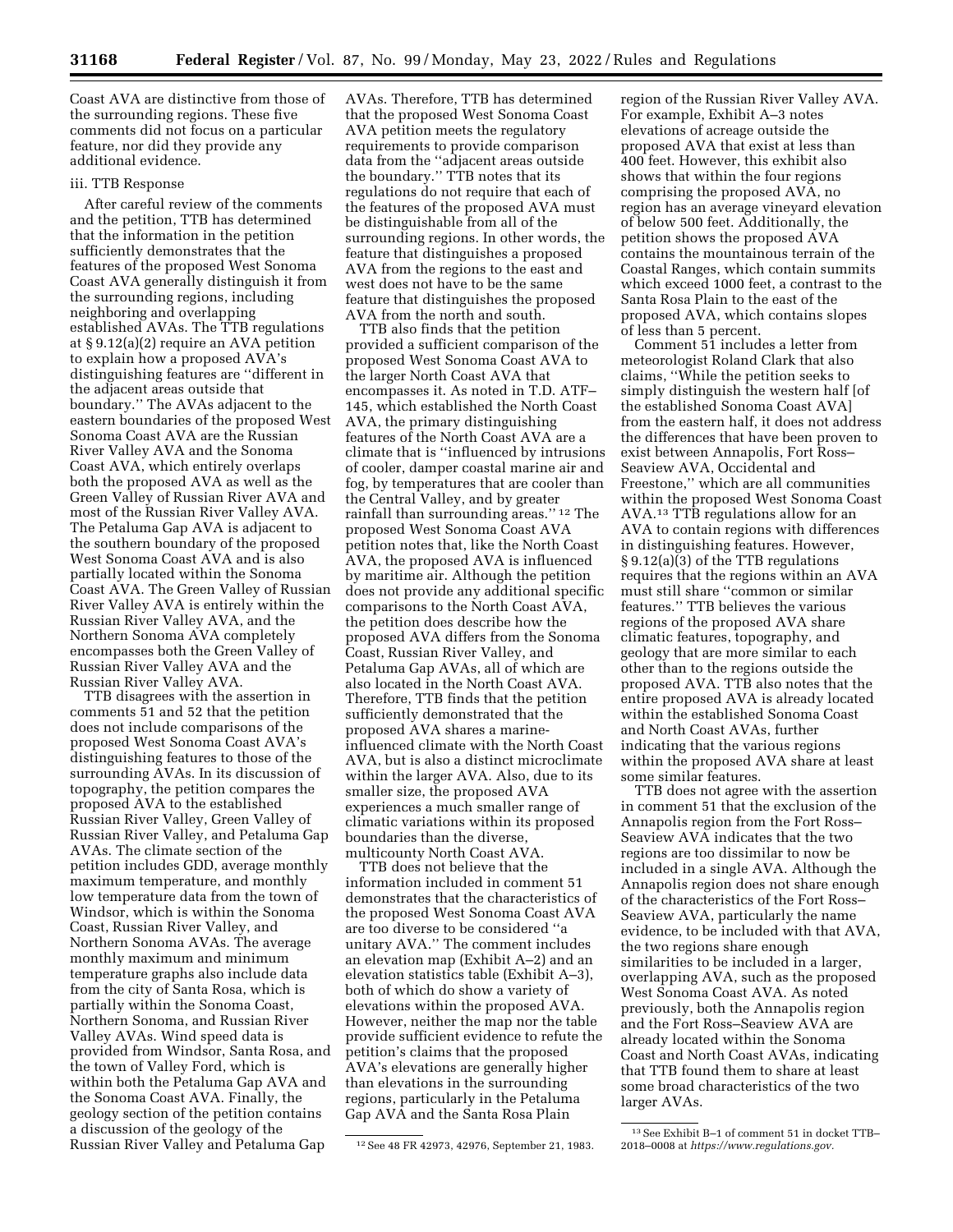Last, in contrast to the assertion in comment 51, TTB does not believe that submission of a petition to establish a Freestone–Occidental AVA in 2008 indicates that the Freestone–Occidental region is too distinct from the Fort Ross–Seaview AVA and the Annapolis region to be included with those regions in a larger AVA such as the proposed West Sonoma Coast AVA. The submission of a petition to establish an AVA within another AVA does not mean that the smaller region cannot have features that are distinct enough to warrant recognition as an AVA and still share some of the broader characteristics of the encompassing AVA. For example, the Fort Ross–Seaview AVA is currently within the larger, established North Coast and Sonoma Coast AVAs, along with the Freestone–Occidental and Annapolis regions. Even though the Fort Ross–Seaview AVA is distinguishable from the Freestone–Occidental and Annapolis regions, they all still share marine-influenced climates characteristic of the two larger coastal AVAs. Therefore, TTB believes that the submission of a petition to recognize the Freestone–Occidental region as an AVA does not, by itself, serve as evidence that the region is too distinct to be included in a larger AVA with the Annapolis region and Fort Ross– Seaview AVA.

#### 3. Climate

#### i. Opposing Comments

Six comments, comments 41, 43, 47, 49, 50, and 51, oppose including the Fort Ross–Seaview AVA within the proposed West Sonoma Coast AVA. These commenters allege the climate of the Fort Ross–Seaview AVA is distinct from other regions to be included in the proposed West Sonoma Coast AVA. However, comment 51 was the only opposing comment that addressed the petition's climate evidence and provided data to support its claims. The comment states that the petition is incorrect in asserting that the proposed AVA is largely within the Marine climate zone, as developed by Robert Sisson and Paul Vossen.14 The comment states that the vineyards in the Annapolis region of the proposed AVA are within the Coastal Cool zone, not the Marine zone, and that although some vineyards within the Occidental and Freestone regions are within the Marine zone, others are in the Costal Cool zone. The comment claims that the Sisson model of climate zones is ''unsupportive of [the petitioner's] thesis for

distinguishing the proposed AVA,'' because the model claims that the Marine zone is too cold for grape growing.

Comment 51 also disagrees with the petition's description of fog intrusion within the proposed West Sonoma Coast AVA and the surrounding regions, particularly the petition's claim that ridgelines form pockets protected from the heaviest marine fog in the Freestone, Annapolis, and Occidental regions of the proposed AVA. The comment states that the Annapolis region has lowelevation gaps that allow for the penetration of fog, and that there are no high coastal ridges to form protected areas around Freestone. As evidence, the comment includes a statement from the winemaker of Peay Vineyards.15 In the statement, the winemaker says that her Annapolis-area vineyard is below the inversion layer, and cool ocean fog persists throughout the day. Comment 51 also includes a Sonoma County fog map created from satellite imagery from August 24, 2018, that shows fog intruding into much of the county, including the region east of the proposed West Sonoma Coast AVA.16 The fog, however, appears to intrude only partially into the portion of the proposed AVA that contains the Fort Ross–Seaview AVA.

Comment 51 also disputes the petition's claims that the proposed AVA generally has warmer nocturnal temperatures than the regions to the east. The comment includes a printout from a graph published by the West Sonoma Coast Vintners that shows the average diurnal temperature shift in the proposed AVA, the Green Valley of Russian River AVA, and the Russian River Valley AVA from veraison through harvest.17 According to the comment, the graph shows that the Occidental region of the proposed AVA has substantially lower nocturnal temperatures than the Russian River Valley AVA.

Additionally, comment 51 included a letter dated February 20, 2019, from Ronald Clark, a retired naval meteorologist and president of Weather Mission, Inc.18 The letter responds to additional maximum and minimum temperature data and temperature

variation calculations submitted by the petitioner in comment 54. In the letter, Mr. Clark states his belief that diurnal temperature difference is not what ''makes the difference in plant growth.'' Instead, Mr. Clark suggests that GDDs, which take into consideration the total number of hours a day with temperatures above 50 degrees F, are more important in predicting plant growth, Mr. Clark concludes by stating that neither the climate data in comment 54 nor the climate data provided in the original petition provide sufficient evidence to establish the proposed West Sonoma Coast AVA.

Comment 51 disagrees with the petition's claim that wind speeds within the proposed West Sonoma Coast AVA are lower than within the regions to the south and east. As evidence, the comment provided a map of average annual wind speeds in the western portion of Sonoma County.19 The map indicates that winds of up to 15.7 miles per hour occur within the proposed AVA and the region to the south, while wind speeds generally do not exceed 14.4 miles per hour in the region to the east.

Comment 51 further claims that the climate data in the petition is incomplete because it does not provide information on rainfall amounts, which the comment claims is required by § 9.12(a)(3)(1) of the TTB regulations. The comment includes a map showing the annual average precipitation amounts for the proposed AVA and surrounding regions from 1981 to 2010.20 The comment asserts that the average annual precipitation amounts in the four regions of the proposed West Sonoma Coast AVA are too diverse to be included in a single AVA, and that the differences between the Fort Ross– Seaview AVA and the Annapolis, Occidental, and Freestone regions are particularly significant.

Last, comment 51 questions the methodology used by the petitioner to calculate the GDDs of the proposed West Sonoma Coast AVA and the surrounding regions. The comment included a second letter from Roland Clark, dated January 11, 2019.21 The letter argues that even though the proposed West Sonoma Coast AVA petition ''seeks to distinguish the western half [of the established Sonoma Coast AVA] from the eastern, it still does not address differences which have been proven to exist between

<sup>14</sup>See Vossen, Paul, *Sonoma County Climatic Zones,* University of California Cooperative Extension Service, Sonoma County, 1986.

<sup>15</sup>The statement was taken from a comment submitted to TTB in 2010 in response to Notice No. 34, which proposed the Fort Ross–Seaview AVA. The comment was submitted by Patrick Shabram, the current petitioner. See 70 FR 11174, March 8, 2005.

<sup>16</sup>See Exhibit A–6 of comment 51 in docket TTB– 2018–0008 at *[https://www.regulations.gov.](https://www.regulations.gov)* 

<sup>17</sup>See Exhibit D–8 of comment 51 in docket TTB– 2018–0008 at *[https://www.regulations.gov.](https://www.regulations.gov)* 

<sup>18</sup>See Exhibit B–2 of comment 51 in docket TTB– 2018–0008 at *[https://www.regulations.gov.](https://www.regulations.gov)* 

<sup>19</sup>See Exhibit A–4 of comment 51 in docket TTB– 2018–0008 at *[https://www.regulations.gov.](https://www.regulations.gov)* 

<sup>20</sup>See Exhibit A–5 of comment 51 in docket TTB– 2018–0008 at *[https://www.regulations.gov.](https://www.regulations.gov)* 

<sup>21</sup>See Exhibit B–1 of comment 51 in docket TTB– 2018–0008 at *[https://www.regulations.gov.](https://www.regulations.gov)*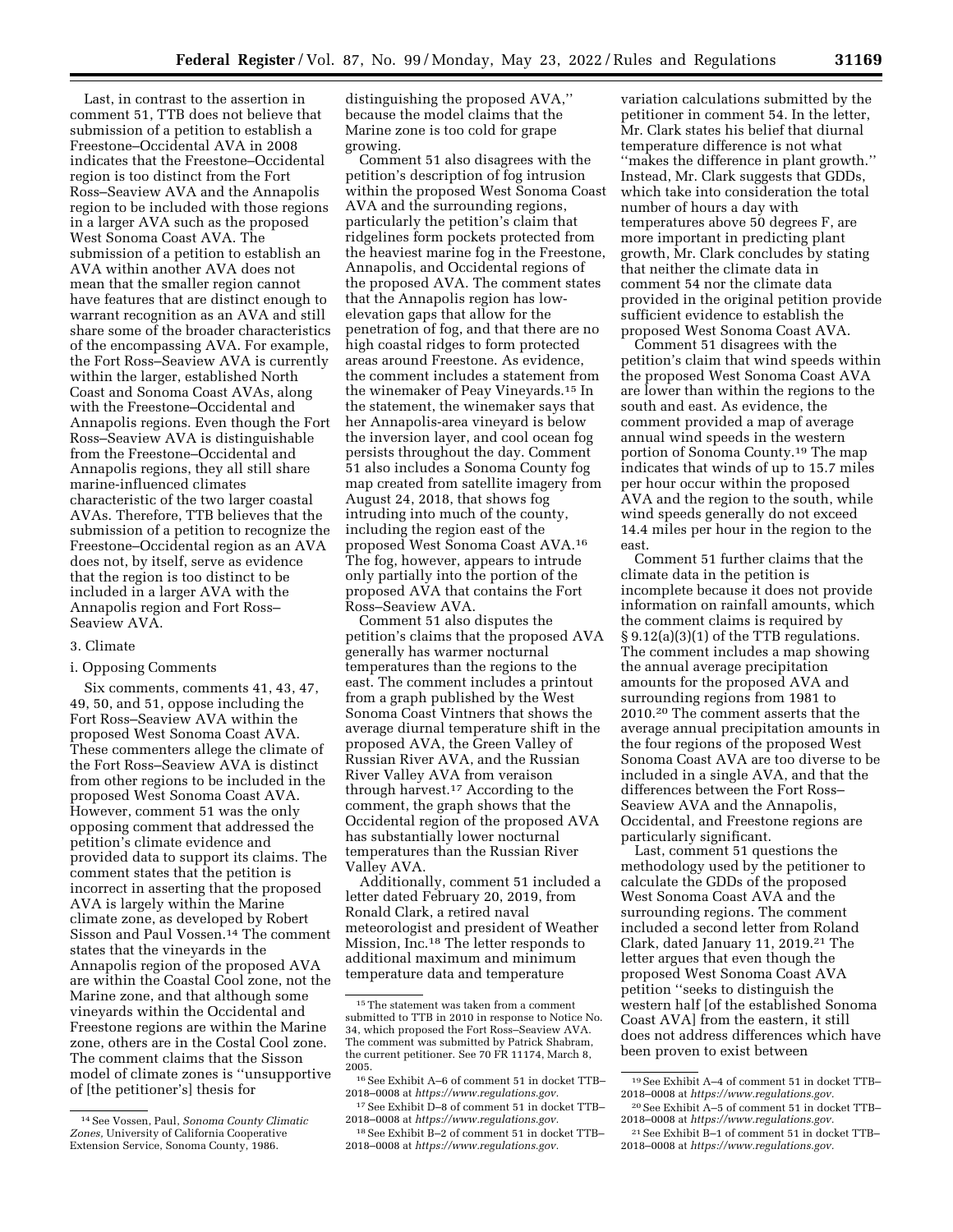Annapolis, Fort Ross–Seaview, Occidental and Freestone,'' which are all regions within the proposed AVA. Mr. Clark claims that the most basic method of calculating GDDs is ''to average the daily low and the daily high temperature, then subtract the determined base temperature and assign 0 for anything less than 0. So for each day, if the average temperature does not exceed the base temperature, no GDD accumulation is added \* \* \*.'' According to the letter, a base temperature of 50 degrees Fahrenheit (F) is typically used when calculating GDDs for grapes, and a cap temperature may be applied, typically 85 degrees F.22 Graph 1 on page 12 of the petition uses 70 degrees F as a base temperature and 90 degrees F as the cap. Mr. Clark claims he ran a ''simple average GDD model'' with 2017 and 2018 data from five locations in the proposed AVA and two locations within the Russian River Valley AVA. He then ran the same model on the same data using a base temperature of 50 degrees F and a cap of 85 degrees F. Both computations resulted in higher GDD accumulations for the Fort Ross–Seaview AVA than for any other the other locations. The results, he claims, cast doubt on the data in Graph 1 of the petition.

Mr. Clark's letter also questioned Table 3 on page 16 of the petition, noting that the methodology for calculating the information in Table 3 is not described and the data is incomplete. In particular, only one year of data is available from the Red Car Vineyard and KJ Seascape weather stations within the proposed AVA. The letter states that Tables 4 and 5 on pages 16 and 17 of the petition use a single location to represent the entirety of the proposed West Sonoma Coast AVA. Because the methodology of calculating the GDDs is not known and the data is incomplete, the letter concludes that the petition's conclusion of cooler temperatures existing within the proposed AVA than in the surrounding regions cannot be deemed accurate.

### ii. Supporting Comments

Thirty-four comments specifically expressed support for the climate evidence in the petition. These commenters generally state that the proposed West Sonoma Coast AVA's climate is more affected by the marine breezes and fog than the regions farther inland, resulting in cooler daytime temperatures, warmer nighttime

temperatures, and later harvest dates. Only 2 of these 32 comments provided objective data, rather than anecdotal evidence, to support their claims. Both of these comments were submitted by the petitioner (comments 54 and 67).

In his first comment (comment 54), the petitioner submitted data relating to the 2018 average maximum and minimum temperatures and average temperature variation for six locations within the proposed AVA, including the Annapolis, Freestone, and Occidental regions and the Fort Ross-Seaview AVA, and four locations in the neighboring Russian River Valley AVA. The data shows that in 2018, the locations within the proposed West Sonoma Coast AVA had lower average maximum temperatures and higher minimum temperatures than the locations in the Russian River Valley AVA. The average diurnal temperature variations for the proposed AVA locations were also smaller than the variations for the Russian River Valley AVA. This data supports the petitioner's original climate claims relating to maximum daytime and minimum nighttime temperatures within the proposed AVA and the surrounding regions.

In comment 67, the petitioner clarifies his characterization of the climatic zones created by Robert Sisson and Paul Vossen, which was questioned in comment 51. The petitioner states that the climatic zones are a ''brilliant'' creation, but that since their creation, ''the kind of weather data available, trial and error with different sites, population densities, and even the climate have all changed.'' He states that it is correct to claim that ''sections of the West Sonoma Coast AVA with active viticulture are within the Marine climate type,'' which was originally created to define regions too cold for successful viticulture. He agrees with comment 51 that portions of the proposed AVA are within the Coastal Cool zone, including much of the Fort Ross-Seaview AVA and portions of the Occidental and Freestone regions. He states that the proposed West Sonoma Coast AVA is based on ''the coolest parts of the [established] Sonoma Coast AVA, and that would include the cooler sections of the Coastal Cool climate type and the transitional Marine zone.'' He concludes by suggesting that it would be more accurate to say that vineyards in the Fort Ross-Seaview AVA and Annapolis region of the proposed AVA straddle the ''edge'' between the Coastal Cool and Marine zones, while vineyards ''near'' Occidental and Freestone are within the Marine zone.

In comment 67, the petitioner also addresses the issue of fog intrusion that

was raised in comment 51. He states that the comment inaccurately interpreted the summary in Notice No. 34 of the statement from the winemaker at Peay Vineyards to mean that the Peay Vineyards near Annapolis are below the inversion layer, not above it. The petitioner states that within the proposed AVA, the regions below the fog are generally below 400 feet. Vineyards in the Annapolis region, including the Peay Vineyards, are planted at elevations between 550 and 800 feet, putting them within the fog and not below it. He states that this distinction is important because ''solar radiation has less fog to penetrate to reach vines'' within the fog layer, as opposed to vines planted below the fog. Sitting below the fog in the Annapolis region, the petitioner concludes, ''would likely mean grapes that do not consistently mature.''

The petitioner also responds to comment 51's criticism of the GDD data and methodology used in the petition. He states that the data from Red Car Estate Vineyard used in Graph 1 of the petition is not from a single year, as claimed in comment 51, but is from the years stated in the heading of the graph. He clarifies that Graph 1 of the petition was provided by the West Sonoma Coast Vintners, as noted in the petition, and that he did not describe the methodology used to calculate the GDDs in that graph because he ''could not definitively verify the methodology'' the association used. The petitioner says that he did receive some partial data sets to test the GDD calculations, but he was unable to do a complete test because the totals for Annapolis, Occidental, and Freestone were in aggregate. He also states that according to the background data, he deduced that GDD was calculated using April 1 to October 31 heat accumulations for temperatures above 50 degrees F, with no cap temperature. The petitioner states that this method is commonly used in the wine industry and is the basis for A.J. Winkler's and M.A. Amerine's wine regions, often referred to as the Winkler Index or Winkler Scale,23 and is the method he used for the other GDD calculations in the petition.

Last, the petitioner addresses the completeness of his GDD data in the other tables and graphs in the petition, as questioned in comment 51. The petitioner acknowledges that he lacked complete data from every station and every year listed in Tables 2 and 3 of the petition, but that he clearly stated as

<sup>22</sup>On days when the actual maximum temperature exceeds the cap temperature, the cap temperature is used in place of the maximum temperature when calculating GDDs.

<sup>23</sup>Winkler, A.J., et al. *General Viticulture,*  University of California Press, 1962, 1974.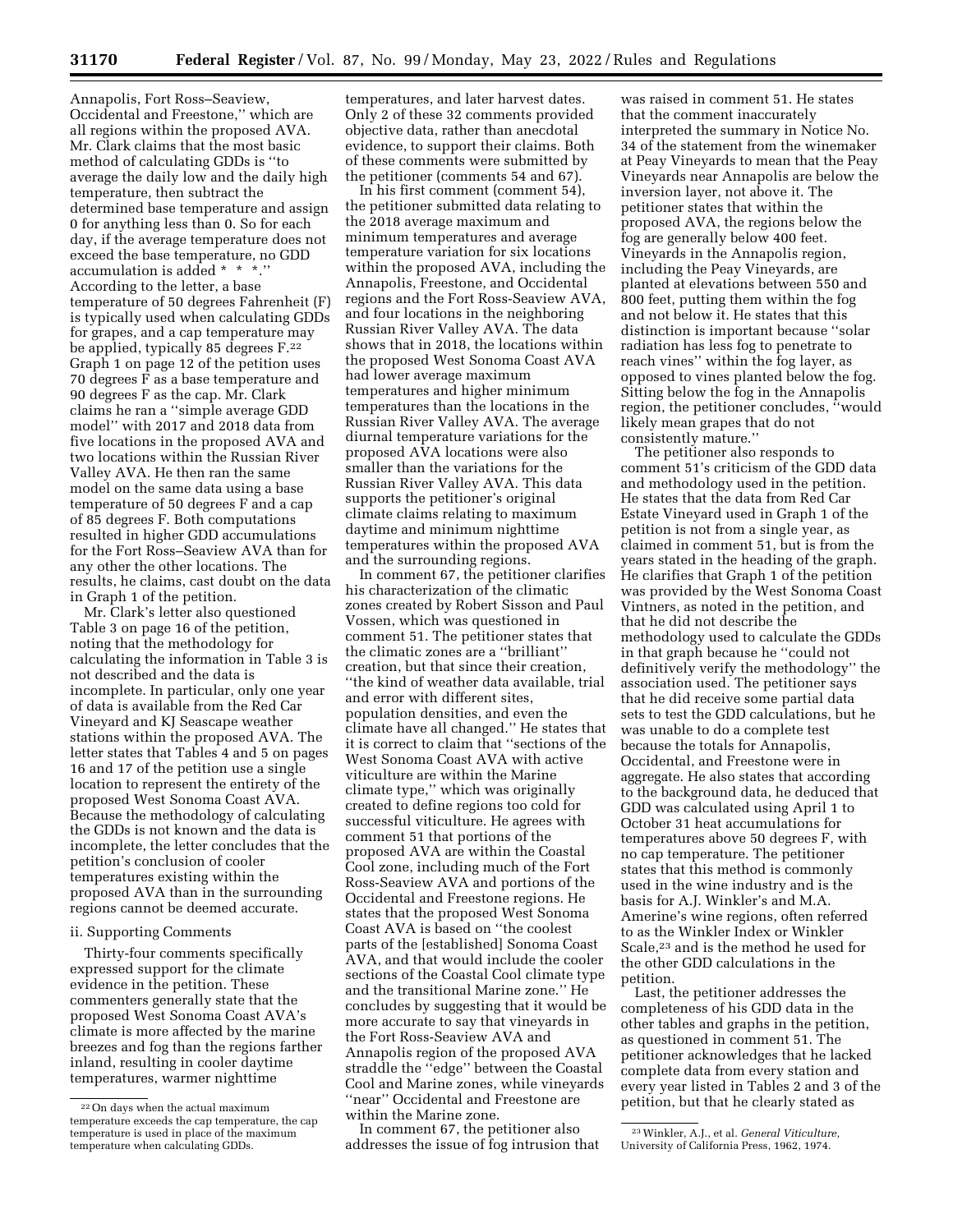such in his petition. He also noted that weather station data is becoming increasingly more available, ''but because data are available today doesn't mean that they were available at the time of the West Sonoma Coast study.'' He also says that he checked the Fort Ross-Seaview AVA, Graton, and Sebastopol weather stations used for the 2017 and 2018 GDD calculations in Exhibit B–1 of comment 51. The petitioner found that the data for those stations for the period during which the petition was written was unavailable or incomplete and, therefore, would have been of little use to him at the time he was developing the proposed West Sonoma Coast AVA petition.

The petitioner also states that he was not aware of the degree day modeling tool from Oregon State University mentioned in comment 51 and instead relied on growers to provide him with data or on data he gathered from the Western Region Climate Center, the California Data Exchange Center, and the California Irrigation Management Information System. He notes that, after learning of the degree day modeling tool, he attempted to test it by locating several stations just outside the proposed AVA. He particularly looked for data from 2010 to 2014, to be consistent with the years he had used in the petition. The petitioner claims that data from those years was also incomplete for the stations he found using the modeling tool. He also discovered that the modeling tool uses temperature observations and digital elevation models to interpolate high and low temperatures and precipitation. He asserts that when this method is used for single-year data sets, the results ''are in 4KM x 4KM pixels, which isn't very helpful when trying to assess climatic variations at the scale that assessment of viticulture is usually done at.'' Instead, the method is best used with thirty-year normals, and the petitioner states he seldom has 30 years of historical data to make meaningful use of the model. Therefore, he does not believe that using the Oregon State University modeling tool would have provided more accurate GDD data at the time he was developing the petition than the data he obtained from weather stations.

#### iii. TTB Response

After reviewing the petition and the comments, TTB has determined that the climate of the proposed West Sonoma Coast AVA distinguishes it from the surrounding regions. TTB agrees with the petition's statement that much of the proposed AVA is in the climate zone originally identified as ''Marine'' by Sisson and Vossen, which was

characterized as being too cool for grape growing. TTB points to the climate zone map included in the petition as evidence that much of the proposed AVA is in the Marine zone.24 TTB also notes that comment 51 acknowledges that some vineyards in the Freestone and Occidental regions are within the Marine zone. TTB lacks data that determines definitively the reason viticulture is now occurring in a zone originally defined as too cool for grape growing. However, TTB has determined that the petition's description of a large portion of the proposed West Sonoma Coast AVA being in the Marine zone is not inaccurate.

TTB finds that, although part of the proposed West Sonoma Coast AVA is within the Coastal Cool zone, the climate zone map in the petition shows the portion within the Coastal Cool zone is smaller than the portion of the regions east of the proposed AVA that are within the Coastal Cool zone. TTB also notes that the petition did not state that the proposed AVA contains only regions within the Marine zone; the petition describes the climate as '' 'Marine' to 'Coastal Cool' '' and notes that the proposed AVA ''contains the western edge of the Coastal Cool climate type.'' Therefore, TTB believes that the proposed AVA's climate can be distinguished from that of the region farther east, which lacks the Marine zone and is instead in the Coastal Cool, Coastal Cool transitioning to Coastal Warm, and Coastal Warm zones.

Based on the climate zone map in the petition, TTB does not agree with the assertion in comment 51 that a ''significant portion of the Russian River Valley AVA in the eastern portion of the Sonoma Coast AVA'' is within the Marine zone. Using the climate zone map, TTB believes that only the extreme southern portion of the Russian River Valley AVA, roughly the triangular region from Cunningham south to Roblar and east to U.S. Highway 101, would be in the Marine zone. TTB agrees that the fog map included as Exhibit A–6 to comment 51 shows marine fog extending east of the proposed West Sonoma Coast AVA into the Russian River Valley AVA, but the map only shows the fog as it occurred on a single day. Therefore, TTB cannot determine from the map alone that the petition was incorrect in stating that the region east of the proposed AVA is not typically subjected to the heaviest marine fog and air.

TTB does agree with comment 51 that the Petaluma Gap AVA, to the south of

the proposed AVA, is also within the same Marine zone as much of the proposed West Sonoma Coast AVA. However, the petition did not use climate zones to distinguish the proposed AVA from the region to the south, and instead used topography, geology, and wind speed. Therefore, in spite of the climate zone similarity, TTB has determined that the petition provided suitable evidence for not including the Petaluma Gap AVA in the proposed AVA.

TTB also agrees with comment 51 that several tables in the proposed West Sonoma Coast AVA petition include incomplete or insufficient GDD data. For that reason, TTB did not consider the data in Tables 3 and 4 of the petition when determining if GDDs were a distinguishing feature of the proposed AVA. Additionally, the petition notes that the Laguna de Santa Rosa GDD data in Table 5 came from a station located in a bowl-like region that trapped cooler air and was thus not representative of the climate of the majority of the Russian River Valley AVA. For this reason, TTB did not consider the Laguna de Santa Rosa GDD data in that table. However, TTB did determine that Table 2 of the petition contains sufficient data to indicate lower GDD accumulations in the proposed AVA than are generally found in the region to the east. Table 2 includes four consecutive years of GDD data from a station in Occidental, located within the proposed AVA, and one from Windsor, within the Santa Rosa Plain 25 that covers much of the adjacent Russian River Valley AVA to the east of the proposed AVA. Each year, GDD accumulations within the proposed AVA were lower than those from the Windsor station.

TTB does not agree that the GDD calculations in Exhibit B–1 of comment 51 refute the petition's claims of lower GDD accumulations in the proposed West Sonoma Coast AVA. First, the comment's calculations used data from 2017 and 2018, which was not available at the time the petition was submitted. Second, the comment acknowledges that the summers of 2017 and 2018 were the two hottest summers on record in California, including the coastal regions, so it is possible that the resulting GDD accumulations are skewed and not indicative of typical weather patterns in Sonoma County. Additionally, the calculations in comment 51 used a growing season period of March 1 to October 31, compared to the petition's growing season of April 1 to October 1.

<sup>24</sup>See Exhibit H of the petition in docket TTB– 2018–2008 at *[https://www.regulations.gov.](https://www.regulations.gov)* 

<sup>25</sup>*[https://www.usgs.gov/centers/california-water](https://www.usgs.gov/centers/california-water-science-center/science/santa-rosa-plain)[science-center/science/santa-rosa-plain](https://www.usgs.gov/centers/california-water-science-center/science/santa-rosa-plain)*.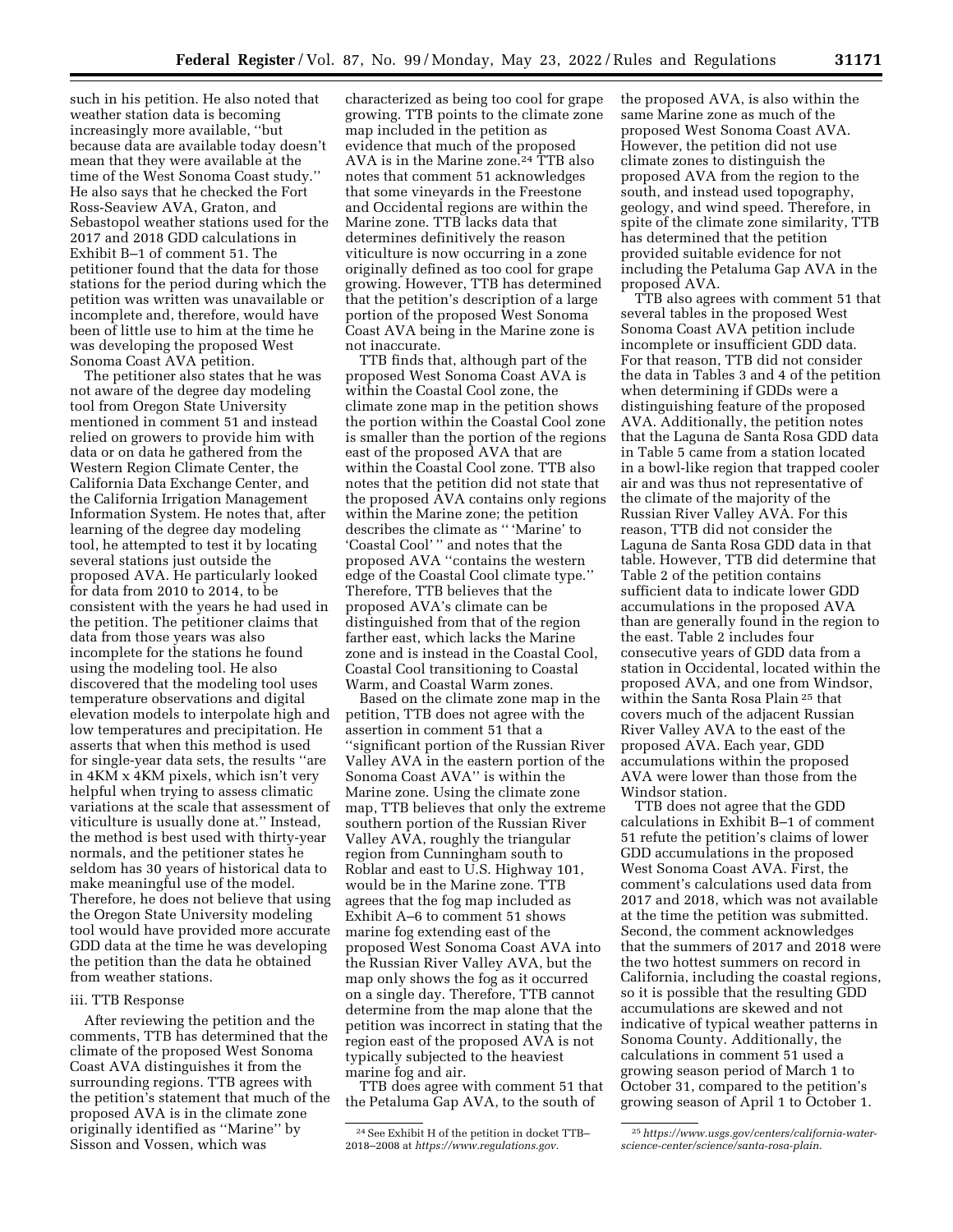Finally, both of comment 51's GDD calculation methods used a cap temperature, whereas the petition's GDD method did not include a cap temperature. For these reasons, TTB does not find that the GDD calculations in comment 51 can be compared directly to the GDD calculations in the petition, nor do they disprove the petition's claims that GDD accumulations east of the proposed AVA are generally higher than within the proposed AVA.

TTB also disagrees that the graph created by the West Sonoma Coast Vintners and included in comment 51 as Exhibit D–8 disproves the petition's claim that nocturnal temperatures in the proposed West Sonoma Coast AVA are generally warmer than nocturnal temperatures in the regions to the east. The graph does show that nighttime temperatures in the Russian River Valley and Green Valley of Russian River AVA are warmer than two of the three proposed AVA locations at hours 20 through 24. However, the graph also shows that temperatures in the Russian River Valley and Green Valley of Russian River Valley AVAs continue to fall into the early morning hours, so that between hours 0 and 8, only one proposed AVA location has lower temperatures. Additionally, the graph does not include a period of record for the data, nor does it say where the weather stations were located within the Russian River Valley and Green Valley of Russian River Valley AVAs. As a result, TTB cannot determine the period of time the data represents, or if the data for each AVA comes from a single station or is an average of multiple stations' data. Therefore, TTB does not believe that the graph in comment 51 provides sufficient evidence to disprove the nocturnal temperature data in the petition.

TTB disagrees with the assertion in Exhibit B–2 of comment 51 that the proposed AVA should not be established because the climate data in comment 54 is insufficient. TTB agrees that the single year of average maximum and minimum temperatures included in comment 54 is insufficient by itself to demonstrate climate differences. However, the petition did include similar data collected from multiple consecutive years. As described in Notice No. 177, the temperature data suggested that the proposed AVA generally has lower maximum temperatures and higher minimum temperatures than the region to the east. The information included in Exhibit B– 2 of comment 51 does not disprove the data included in the petition, nor does it disprove the average maximum

temperature and average minimum temperature date included in comment 54.

TTB does agree that the single year of diurnal temperature variation data included in comment 54 is insufficient to demonstrate a difference between the proposed AVA and the surrounding regions. However, TTB notes that diurnal temperature variation data was not included in the original petition, nor was it considered to be a distinguishing feature of the proposed AVA in Notice No. 177. Instead, GDDs and average monthly maximum temperatures and average monthly low temperatures were discussed as distinguishing climatic features. TTB believes that the climate data in the petition, along with the topographic and geologic information, is sufficient to demonstrate that conditions within the proposed West Sonoma Coast differ from those of the surrounding regions.

With respect to the question of the petition's wind speed data, TTB finds the wind speed map in comment 51 (Exhibit A–4) does not refute the petition's claim of higher wind speeds to the south of the proposed West Sonoma Coast AVA, within the Petaluma Gap AVA. TTB agrees with comment 51 that the wind speed map does appear to show that wind speeds immediately to the east of the proposed AVA, within the western portions of the Russian River Valley and Green Valley of Russian River AVAs, are lower, whereas the data in the petition that indicates higher wind speeds is from a location farther east within the Russian River Valley AVA, in the town of Windsor. The comment's map indicates that wind speeds in the western parts of the Russian River Valley and Green Valley of Russian River Valley AVAs are generally less than 12 miles per hour. While wind speeds within those two AVAs may generally be lower than those generally found within the proposed AVA, the map also suggests that there are, in fact, regions east of the proposed AVA that do have higher wind speeds. In particular, the map shows wind speeds east of the Annapolis region of the proposed AVA reaching 15.7 miles per hour, compared to calmer speeds of between 0 and 14.3 miles per hour near Annapolis. However, the regions of higher wind east of Annapolis have similar speeds to the regions near the southern end of the Fort Ross-Seaview AVA and between the towns of Jenner and Carmel, which calls into question the petition's claim that winds east of the proposed West Sonoma Coast AVA are higher than within the proposed AVA. As a result, TTB has determined that wind speeds cannot

definitively distinguish the proposed AVA from the region to the east. However, TTB continues to believe that wind speed does distinguish the proposed AVA from the region to the south, within the Petaluma Gap AVA.

Last, TTB disagrees with comment 51 that the petition is incomplete because it did not include precipitation data from within the proposed AVA and the surrounding regions. The TTB regulations in  $\S 9.12(a)(3)(i)$  list precipitation as a climate feature that may be used to distinguish a proposed AVA. However, the TTB regulations do not require a petition to include all the types of climate information listed in § 9.12(a)(3)(i). Therefore, the proposed West Sonoma Coast AVA can meet the regulatory requirements without discussing precipitation—or without mentioning climate at all—as long as at least one of the features listed in § 9.12(a)(3) is used to distinguish it from the surrounding regions.

#### 4. Topography and Elevation

#### i. Opposing Comments

Two comments specifically oppose the petition's characterization of the topography and elevation of the proposed West Sonoma Coast AVA and the surrounding regions. However, only comment 51 provides evidence to support its claims. Comment 51 first asserts that the four main regions of the proposed West Sonoma Coast AVA (the Fort Ross-Seaview AVA and the Annapolis, Freestone, and Occidental regions) are too diverse in topography and elevation to be included in a single, cohesive AVA. The comment claims the petition's characterization of the proposed AVA as a region of steep, rugged mountains and ridgelines is inaccurate. According to the comment, the region near Annapolis is rugged and steep, but the Freestone region is not mountainous and instead consists of low rolling hills and valleys. The comment asserts the Occidental region is a mixture of mountains, ridgelines, and rolling hills with low valleys. Comment 51 also states that, contrary to the petition's claims of lower elevations outside the proposed AVA, the adjacent areas have peaks exceeding 1,000 feet.

The comment also includes a map of vineyard locations and elevations within the proposed AVA and states that vineyards in the four regions of the proposed AVA are planted at varying elevations, which results in different growing conditions within the proposed AVA.26 For example, the comment claims that all the vineyards except one

<sup>26</sup>See Exhibit A–2 of comment 51 in docket TTB– 2018–0008 at *[https://www.regulations.gov.](https://www.regulations.gov)*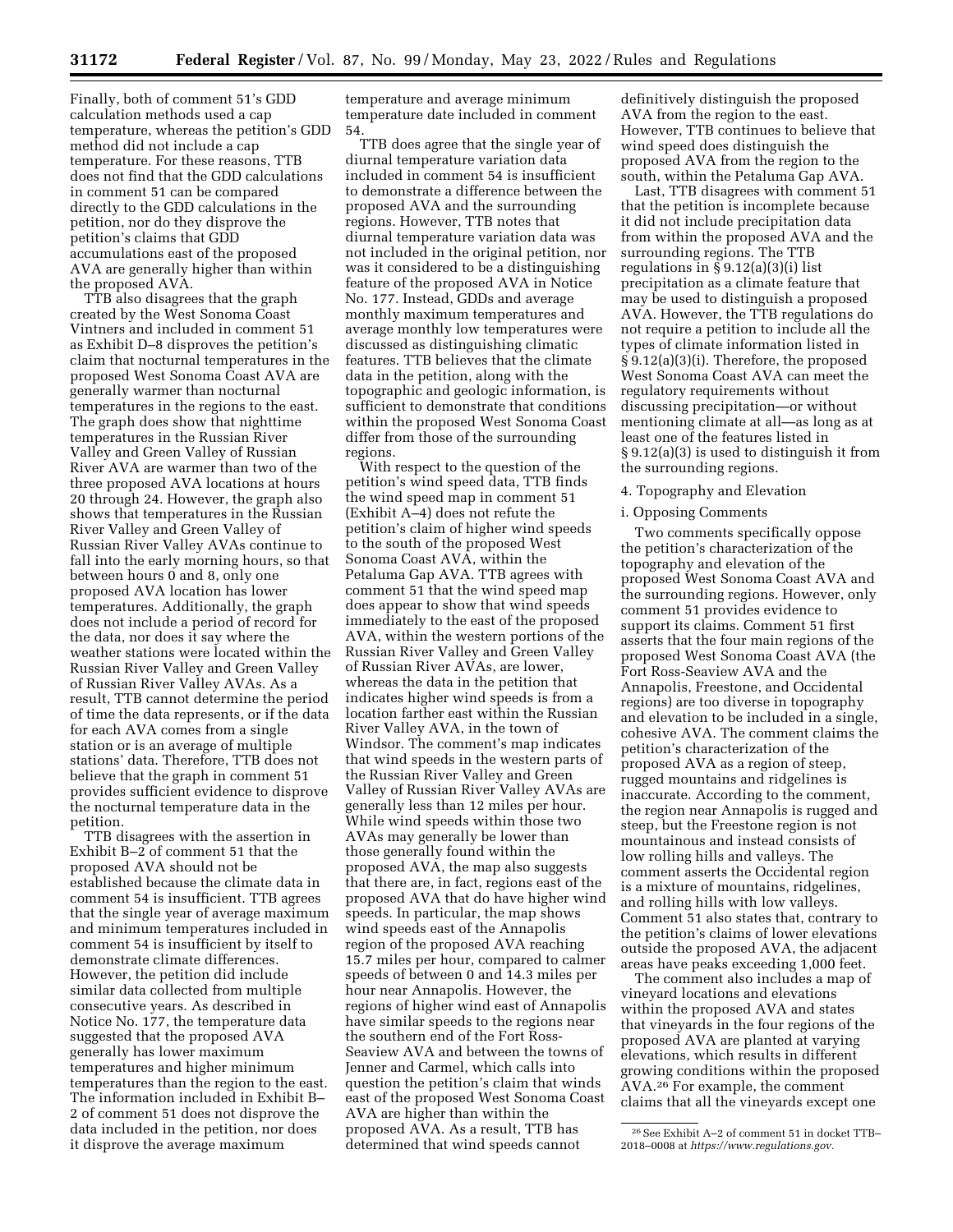within the Fort Ross-Seaview AVA are planted above 900 feet, which is above the fog line, while all vineyards in the Annapolis and Freestone regions are planted below 900 feet, which is within and below the fog line. Vineyards within the Occidental region, according to the comment, are planted both above and below the fog line.

# ii. Supporting Comments

Twenty-one of the supporting comments address the topography and elevation of the proposed West Sonoma Coast AVA. All these comments note the area within the proposed AVA has high elevations and mountainous terrain, and some comments assert these two attributes contribute to unique growing conditions for viticulture within the proposed AVA. Comment 67, submitted by the petitioner, was the only supporting comment that provided substantive, non-anecdotal evidence.

In comment 67, the petitioner responds to claims in comment 51 about the accuracy of the topographic and elevation evidence in the petition. The petitioner first addresses the topography of the Freestone region of the proposed AVA, which he described in the petition as steep. He acknowledges that the terrain ''transitions to rolling hills south of Freestone, but the territory west of Freestone remains steep.'' As evidence, he included a slope map of the entire proposed AVA and the surrounding regions,27 as well as a topographic profile of the region stretching westward from the most major road intersection in Freestone to the coast.28

With respect to the elevations within the proposed AVA, the petitioner disputes the claim in comment 51 that the Freestone region has elevations as low as 52 feet and lacks high coastal ridges. He notes that both Attachments A and B of his comment 67 demonstrate the presence of higher ridges in the regions west of Freestone. He states that elevations west of Freestone do not drop as low as 50 feet along Salmon Creek until the creek is less than 21⁄2 miles from the Pacific Ocean. The petitioner believes the low region described in comment 51 likely refers to the land along Estero Americano, which is south of the proposed West Sonoma Coast AVA, within the Petaluma Gap AVA.

Last, comment 67 acknowledges that there are elevations over 1,000 feet within the Russian River AVA, as stated in comment 51. However, the petitioner states that the description of the

elevations of the Russian River Valley AVA that he included in the proposed AVA petition referred to ''the terrain east of the proposed West Sonoma Coast AVA at its adjacent location south of the Russian River (*i.e.,* moving east from the common border onto the Santa Rosa Plain).'' He then asserts that the higher peaks within the Russian River Valley AVA ''are removed from the coastal ridges of the West Sonoma Coast'' and therefore are not relevant to the distinguishing characteristics of the entire proposed West Sonoma Coast AVA.

#### iii. TTB Response

After reviewing the information in the petition and the comments, TTB has determined that topography and elevation are distinguishing features of the proposed AVA. TTB agrees with comment 51 that there is a range of elevations and slope angles within the proposed West Sonoma Coast AVA. However, TTB does not agree with comment 51 that the topography is too diverse to be included in a unified AVA. As noted earlier, the proposed West Sonoma Coast AVA is located within two larger established AVAs: The Sonoma Coast AVA and the North Coast AVA. TTB recognizes that any AVA may have a degree of variation in its topography, but the AVA must still be distinguishable from the surrounding regions. The elevation map included in comment 51 shows that, while elevations below 400 feet do occur in the proposed AVA, most of the proposed AVA contains elevations between 400 and 2,297 feet. The Annapolis and Occidental regions, as well as the Fort Ross-Seaview AVA all contain elevations between 400 and 2,297 feet, while the region near Freestone also contains elevations between 400 and 900 feet.

TTB also agrees with comment 51 that certain peaks within the Sonoma Coast and Russian River AVAs east of the proposed West Sonoma Coast AVA do exceed 1,000 feet. However, TTB does not believe that the existence of certain peaks to the east of the proposed AVA that have elevations above 1,000 feet refutes the petition's claims that elevations outside the proposed AVA are generally lower and less steep. The Russian River Valley is still largely characterized by the Santa Rosa Plain, which the petition states has lower elevations and gentle slopes of 5 percent or less. The Santa Rosa Plain is also located within the portion of the Sonoma Coast AVA that does not include the proposed West Sonoma Coast AVA. To the south of the proposed AVA is the Petaluma Gap

AVA (27 CFR 9.261), which is distinguished from surrounding areas by containing ''low, rolling hills not exceeding 600 feet,'' ''small valleys and fluvial terraces,'' and ''flat land along the Petaluma River \* \* \*.'' (See T.D. TTB–149, December 7, 2017, 82 FR 57660).

#### 5. Geology

#### i. Opposing Comments

Four comments oppose the AVA, asserting it contains geologies too diverse to be within one AVA. One of the opposing comments questions the petition's description of the geology of the proposed AVA and the surrounding regions. Comment 51 asserts that the proposed AVA is not comprised predominately of sedimentary rock of the Franciscan Complex, as claimed in the petition, but instead is comprised of a variety of geologic features. The comment included a letter from professional geologist Ryan Padgett,29 along with a map of the geology of the proposed AVA and the surrounding regions 30 as evidence of the variety of geologic features within the proposed AVA. The comment states that the region near Annapolis where vineyards are planted is mainly Ohlson Ranch formation. Vineyards in the Fort Ross– Seaview AVA are planted mostly on what the comment describes as a "mélange and greywacke sandstone and in a metabasalt unit of the Franciscan Formation with some localized plantings in Ohlson Ranch Formation \* \* \*.'<sup>"</sup> Last, the comment states that vineyards in the Freestone and Occidental regions are predominately planted in the Wilson Grove formation. The comment asserts that this fact is contrary to the petition's claim that the Wilson Grove formation does not exist within the proposed West Sonoma Coast AVA.

#### ii. Supporting Comments

Nineteen supporting comments address the geology of the proposed AVA, generally noting that the proposed West Sonoma Coast AVA has a unique underlying geological structure. Some comments assert that the area within the proposed AVA has unique soil, and note this soil is comprised primarily of sedimentary material, rather than alluvium.

Comment 67, submitted by the petitioner, was the only comment that included substantive evidence to support its claims. Comment 67 first

<sup>27</sup>See Attachment B of comment 67 in docket TTB–2018–0008 at *[https://www.regulations.gov.](https://www.regulations.gov)*  28See Attachment A of comment 67 in docket TTB–2018–0008 at *[https://www.regulations.gov.](https://www.regulations.gov)* 

<sup>29</sup>See Exhibit C of comment 51 in docket TTB– 2018–0008 at *[https://www.regulations.gov.](https://www.regulations.gov)* 

<sup>30</sup>See Exhibit A–8 of comment 51 in docket TTB– 2018–0008 at *[https://www.regulations.gov.](https://www.regulations.gov)*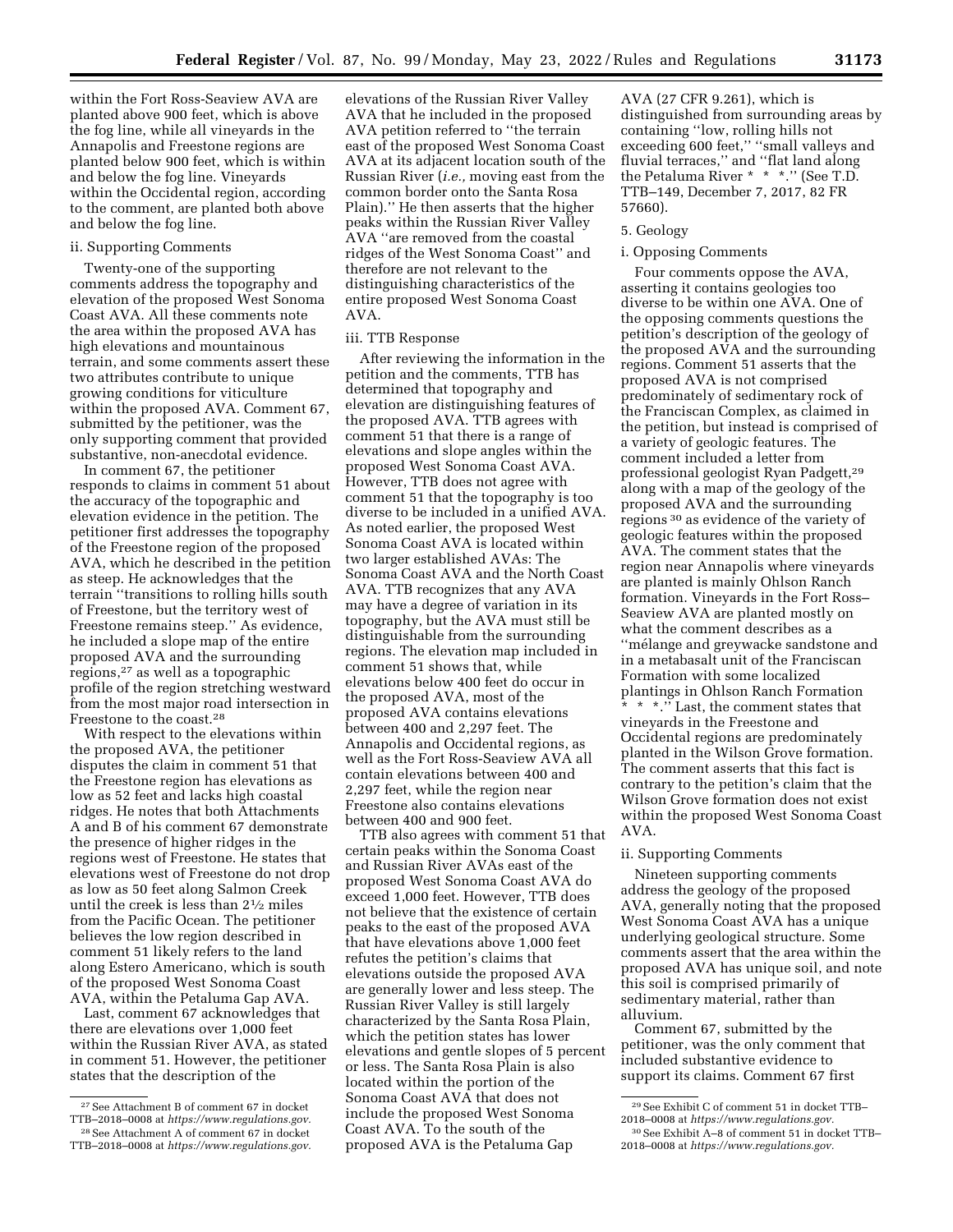states that, contrary to the assertion in comment 51, the petition does not claim the Wilson Grove Formation is not found within the proposed AVA. Instead, the petition states that the Wilson Grove Formation is ''a much more common unit in the Petaluma Gap and southwestern Russian River Valley'' outside of the proposed AVA. The petitioner agrees with comment 51 that the Wilson Grove Formation is found in the southeastern portion of the proposed West Sonoma Coast AVA. However, the petitioner provides a geologic map 31 of the proposed AVA and surrounding regions to support his claim that, while the Wilson Grove Formation is present in portions of the proposed AVA, it is more common in the regions to the south and east of the proposed AVA.

# iii. TTB Response

After reviewing the petition and the comments, TTB has determined that geology is a distinguishing feature of the proposed West Sonoma Coast AVA. TTB agrees with the petitioner's statement in comment 67 that the petition did not exclude the Wilson Grove formation entirely from the proposed AVA. The petition indicates that the formation is present in a portion of the proposed AVA, but the formation is much more common outside the proposed AVA, particularly in the Petaluma Gap and Green Valley of Russian River Valley AVAs and the southwestern region of the Russian River Valley AVA. TTB believes the geologic maps included in comments 51 and comment 67 support the petitioner's claims.

TTB also believes that the geologic maps in comments 51 and 67, along with the letter from the professional geologist included in comment 51, do not refute the petitioner's claims regarding the prevalence of the geologic unit known as the Franciscan Formation within the proposed West Sonoma Coast AVA. Therefore, TTB has determined that the petition correctly identifies the Franciscan Formation as comprising much of the proposed AVA.

Although comment 51 is correct that the vineyards in the Annapolis, Freestone, and Occidental regions of the proposed AVA are planted in geologic features other than the Franciscan Complex, those regions still contain large regions of Franciscan Complex. For example, the Annapolis region contains geologic units identified on the map in Exhibit A–8 of the comment as ''Sandstone–Maastrichtian (Franciscan Complex).'' The Freestone and

Occidental regions contain units identified as "Graywacke and mélange (Franciscan Complex).'' Furthermore, the geologic map indicates that vineyards in the Fort Ross–Seaview AVA are planted on the same unit of the Franciscan Formation found in the Annapolis region. Therefore, TTB believes the petition is correct when it states that the Franciscan Complex comprises much of the proposed AVA.

#### 6. Proposed AVA Boundary

#### i. Opposing Comments

Two comments specifically object to the proposed West Sonoma Coast AVA on the basis of the proposed boundary. The two comments, comments 51 and 52, both express the belief that the proposed West Sonoma Coast AVA contains too many public and protected lands and beaches on which vineyards will never be planted. Comment 51 includes a map of the public and protected lands within the proposed AVA 32 and further states that lands unavailable for commercial viticulture should be removed from the proposed boundaries, per guidance given in TTB's AVA Manual for Petitioners.33

Comment 51 also claims that when TTB excluded the town of Fort Ross in the Fort Ross–Seaview AVA, the bureau set a precedent for omitting coastal regions from AVAs. According to the comment, TTB did not agree with the Fort Ross-Seaview AVA petition's proposal to include the town in the AVA because the town was located in a cold, low-elevation area near the coastline where viticulture is not viable.

Comment 51 also asserts that TTB should reject the proposed West Sonoma Coast AVA boundary because the written boundary description in the petition does not match the proposed boundaries drawn on the USGS maps or the boundary as published in Notice No. 177. The comment provided several examples of what it described as inaccuracies in the written boundary description, including incorrect distances between points and erroneous section numbers.34

Another issue raised in comment 51 is the placement of the northeastern boundary of the proposed West Sonoma Coast AVA. The northeastern boundary omits from the proposed AVA a mountainous region that comment 51 refers to as the ''Excluded Corridor.'' According to the comment, this region

contains similar topography to the proposed AVA and was arbitrarily excluded.

Comment 51 further claims that the proposed West Sonoma Coast AVA boundary is arbitrarily drawn because it does not include all the regions previously promoted by the West Sonoma Coast Vintners as being in the ''West Sonoma Coast.'' The comment includes several West Sonoma Coast Vintners publications showing that portions of the Russian River Valley, Green Valley of Russian River Valley, and Petaluma Gap AVAs, as well as the region informally known as Sebastopol Hills, were at various times represented by the association as being part of the ''West Sonoma Coast.'' 35 The comment notes that as late as 2018, the association promoted the Sebastopol Hills region as part of the ''West Sonoma Coast AVA Marketing Region.'' 36 According to the comment, these various representations of the ''West Sonoma Coast'' demonstrate that the boundary proposed in the AVA petition is not based on solid name or distinguishing features evidence, as required by  $\S 9.12(a)(2)$  of the TTB regulations.

#### ii. Supporting Comments

In response to Notice No. 177, TTB received thirteen comments that support the boundaries of the proposed West Sonoma Coast AVA. Nine of the comments generally express support for the proposed AVA as a way to create a smaller, more tightly defined AVA within the larger, more diverse Sonoma Coast AVA.

Four comments submitted in response to Notice No. 177 specifically express support for the proposed West Sonoma Coast AVA boundary as it was described in the proposed rule. One of these comments (comment 55) supports the proposed West Sonoma Coast AVA boundaries, in general, but also asks that they be expanded. Comment 55, submitted by Hans Vidkjer of Atlas Vineyard Management, requests that the proposed northeastern boundary be expanded slightly to include Walala Vineyard. Mr. Vidkjer claims that the vineyard, which contains 18 acres of Pinot Noir, is only 0.7 mile east of the proposed AVA boundary. The comment contains evidence that Mr. Vidkjer believes demonstrates that the Walala Vineyard has mean temperatures, nocturnal temperatures, elevations, slopes, and geology that are similar to

<sup>31</sup>See Attachment G of comment 67 in docket TTB–2018–0008 at *[https://www.regulations.gov.](https://www.regulations.gov)* 

<sup>32</sup>See Exhibit A–9 to comment 51 in docket TTB– 2018–0008 at *[https://www.regulations.gov.](https://www.regulations.gov)*  33*[https://www.ttb.gov/wine/p51204](https://www.ttb.gov/wine/p51204_ava_manual.pdf)*\_*ava*\_

*[manual.pdf.](https://www.ttb.gov/wine/p51204_ava_manual.pdf)* 

<sup>34</sup>See Exhibit A–1 to comment 51 in docket TTB– 2018–0008 at *[https://www.regulations.gov.](https://www.regulations.gov)* 

<sup>35</sup>See Exhibits D–1 through D–7 of comment 51 in docket TTB–2018–0008 at *[https://](https://www.regulations.gov) [www.regulations.gov.](https://www.regulations.gov)* 

<sup>36</sup>See Exhibit D–2 of comment 51 in docket TTB– 2018–0008 at *[https://www.regulations.gov.](https://www.regulations.gov)*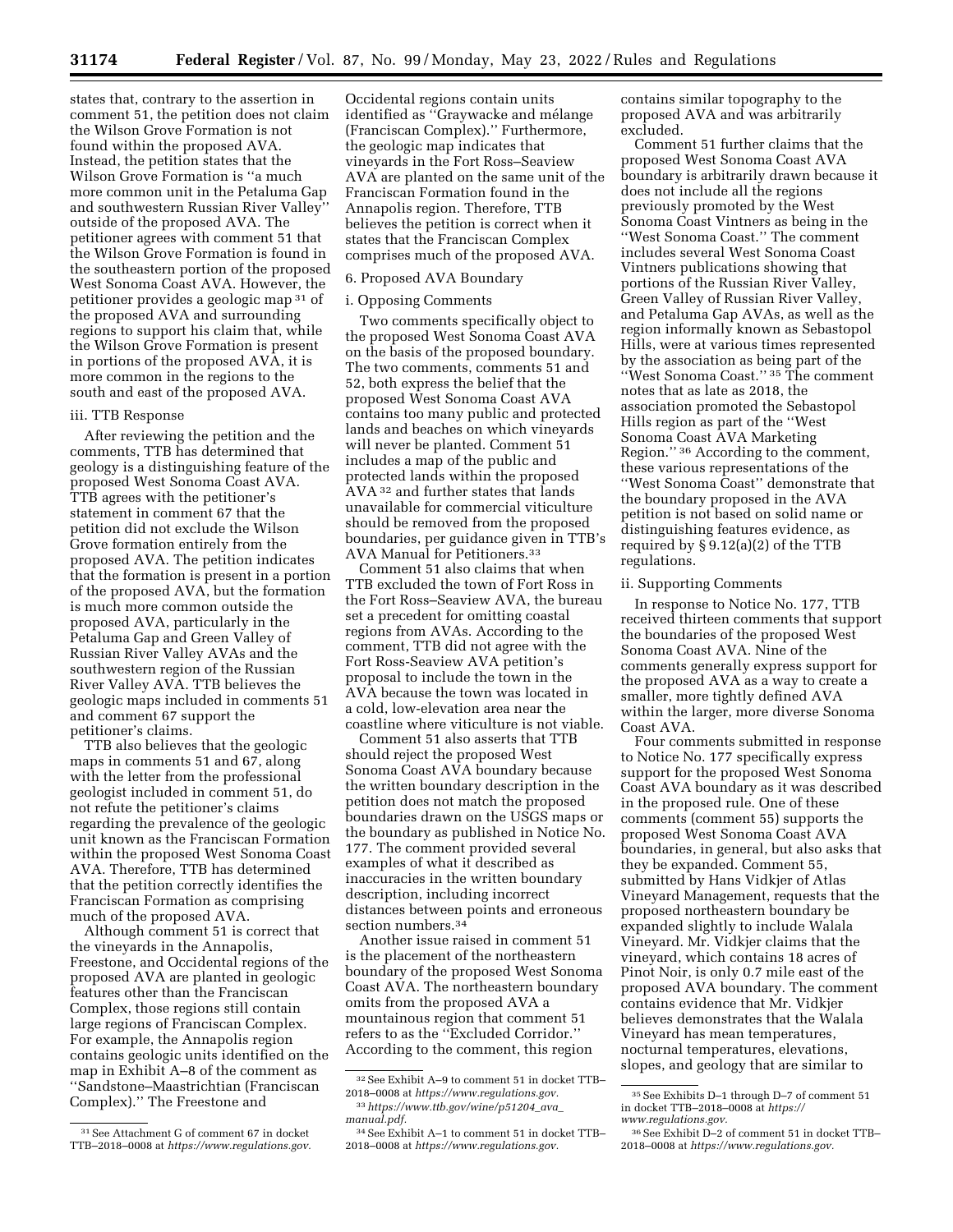those of the proposed West Sonoma Coast AVA.

The other three comments specifically support using the coastline as the western boundary of the proposed AVA. Comment 53, submitted by the winegrower of Peay Vineyards, states that the coastline was used as the western boundary ''as a matter of simplicity.'' Comment 70, submitted by a self-identified local wine industry member, believes the coastal regions should remain in the proposed West Sonoma Coast AVA. The comment acknowledges that is it difficult to ripen grapes in the extreme coastal regions of the proposed AVA, but ''it is not impossible to achieve a level of ripeness that would enable a producer to produce a sparkling wine from this lessripe fruit.'' Comment 67, submitted by the petitioner, also states that the coastline was used for simplicity. The comment goes on to say that removing all the public and protected lands from the proposed AVA would also have created an unnecessarily complicated boundary. The petitioner notes that TTB has established AVAs that include publicly-owned lands in order to avoid creating boundaries that are cumbersome to describe and difficult to administer. As evidence, he cites the Malibu Coast AVA (27 CFR 9.235), where 37 percent of the land within the AVA is administered by the Federal Government or the State of California.

Comment 67 also addresses comment 51's discussion of the discrepancies between the written boundary description and the boundary drawn on the USGS maps. The petitioner believes that the commenters may have relied upon copies of the USGS maps that were included as Exhibit A to the proposed West Sonoma Coast AVA petition. The petitioner notes, however, that he worked in consultation with TTB to make ''modest adjustments'' to the proposed boundaries to provide better clarity and simplification to the boundary description. These consultations took place in January of 2017, and as a result, the boundary description included in the proposed rule would not exactly match the original boundaries drawn on the USGS maps at the time the commenters may have viewed them. The petitioner states that any typographic errors appearing in the boundary description of the proposed rule may be corrected as needed, but they ''do not otherwise discredit the integrity of the proposed boundary.''

The petitioner also explains why the proposed AVA boundary does not include the region referred to in comment 51 as the ''Excluded

Corridor.'' He claims that his field review of the region around Annapolis found a noticeable shift in vegetation approximately 8 miles inland from the coast. He explains that such a shift in vegetation signals a difference in climate and possibly soils. Therefore, even though the terrain of the Exclusion Corridor resembles that of the proposed West Sonoma Coast AVA, the change in vegetation strongly suggests the region does not share the same climate or underlying geology as the proposed AVA and should not be included.

In comment 67, the petitioner then addresses why the proposed West Sonoma Coast AVA boundary does not include certain regions that were previously described in various West Sonoma Coast Vintners publications as being within the ''West Sonoma Coast.'' The petitioner explains that when the West Sonoma Coast Vintners association was first formed, it was ''originally concerned with discerning the coolest regions of the west Sonoma Coast AVA from the greater Sonoma Coast AVA.'' The Green Valley of Russian River AVA, the Sebastopol Hills region, and a portion of the Petaluma Gap AVA were all considered to be cooler than the regions of the Sonoma Coast AVA that are farther inland and were included in the association's early maps of the ''West Sonoma Coast.'' Over time, and after consultation with AVA experts, the group determined that the extreme coastal mountains are unique from the milder topography of the Petaluma Gap and Green Valley of Russian River Valley AVAs, and also the Sebastopol Hills region. As a result, these regions ultimately were not included in the proposed West Sonoma Coast AVA boundary that was submitted to TTB.

#### iii. TTB Response

After careful review of the petition and comments, TTB has determined that the boundary as it was described in Notice No. 177, with the addition of the Walala Vineyard as requested in comment 55, is appropriate and shall be maintained.

TTB does not believe that the coastline and all public and protected lands need to be removed from the proposed West Sonoma Coast AVA. To do so would create an unnecessarily complex boundary that would be difficult to describe and to administer. Although TTB's AVA Manual for Petitioners does recommend removing public lands or lands otherwise unavailable for commercial viticulture, it does not require it. TTB typically does not request the removal of these lands unless they may be easily excluded without creating holes within the

interior of the proposed AVA or an overly complex boundary description. Examples of established AVAs whose petitions specifically mention that the AVAs contain public lands include Upper Hiwassee Highlands (27 CFR 9.234) and Malibu Coast (27 CFR 9.235).

TTB does not agree with comment 51 that the exclusion of the town of Fort Ross from the established Fort Ross– Seaview AVA set a precedent for removing all coastal lands from AVAs. TTB has established many AVAs whose boundaries include a coastline, including the North Coast and Sonoma Coast AVAs, as well as the Martha's Vineyard (27 CFR 9.73), Long Island (27 CFR 9.170), Outer Coastal Plain (27 CFR 9.207), and Tip of the Mitt (27 CFR 9.257) AVAs. TTB notes that the town of Fort Ross was not included in the Fort Ross–Seaview AVA because one of the key features of the Fort Ross– Seaview AVA is elevations above 900 feet; the town of Fort Ross is located at lower elevations. Therefore, excluding a town with lower elevations from an AVA that is primarily characterized by elevations above 900 feet is appropriate, especially when removing the town from the AVA would not create a hole in the interior of the AVA. In addition, the exclusion of Fort Ross from the Fort Ross–Seaview AVA did not preclude TTB from including both the town and the AVA in the established Sonoma Coast and North Coast AVAs, which are larger, regional AVAs with broad characteristics that both the town and the AVA share.

TTB acknowledges that the proposed boundary description for the proposed West Sonoma Coast AVA that was included in Notice No. 177 is different from the description contained in the petition and originally shown on the USGS maps. TTB regularly works with petitioners to ensure that the boundary description meets TTB requirements and is described and defined as clearly as possible. When TTB accepts a petition as ''perfected,'' that simply means an initial review of the petition finds that it contains sufficient evidence to meet the regulatory requirements. However, TTB's acceptance of a ''perfected'' petition does not mean that TTB will not ask for additional information or edits to clarify the information or proposed boundary in the petition before publishing a proposed rule. TTB acknowledges that there are some minor typographic errors in the boundary description in Notice No. 177, particularly in paragraphs (c)(2), (14), (15), (21), and (24). These errors have been corrected in the boundary description at the end of this document.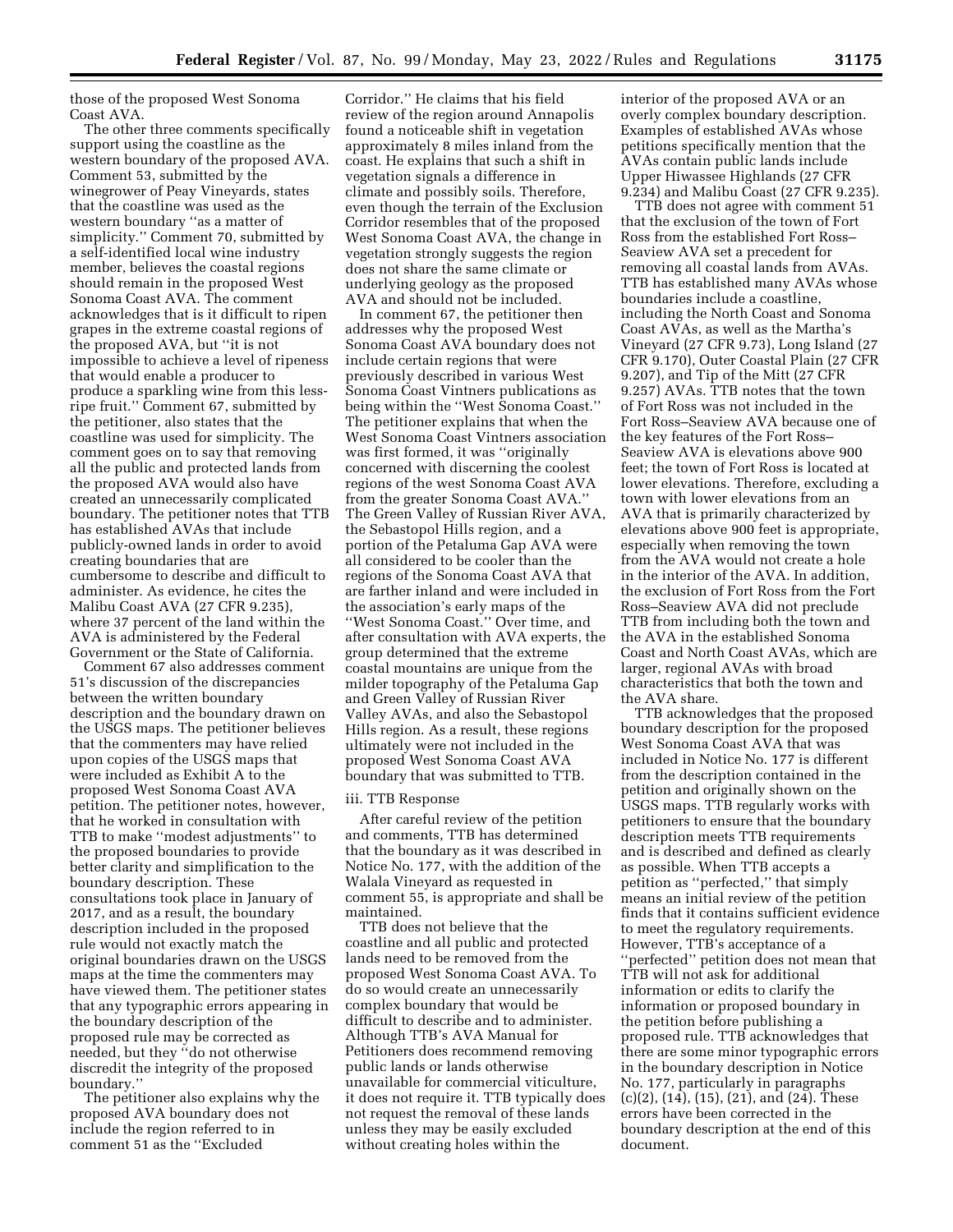With respect to the ''Excluded Corridor'' referred to in comment 51, TTB believes that the petition, along with the information provided by the petitioner in comment 67, provides a sufficient rationale for not including this region in the proposed West Sonoma Coast AVA. East of the proposed northeastern boundary, the climate is not affected by the heaviest marine influence and transitions entirely to the Coastal Cool zone and then to the Coastal Warm zone.

TTB does not agree with the assertion in comment 51 that the proposed AVA boundary is arbitrarily drawn and does not comply with the requirements of § 9.12(a)(2) of the TTB regulations. The petition included evidence that topography, climate, and geology are different outside the boundary of the proposed AVA. The petition also included evidence to demonstrate those regions of Sonoma County that are considered to be in the ''West Sonoma Coast,'' and the proposed boundary does not include regions that are not known by that name.

TTB does not believe that the West Sonoma Coast Vintners' changing definition of what defines the ''West Sonoma Coast'' demonstrates that the proposed West Sonoma Coast AVA boundaries are arbitrarily drawn. TTB agrees with the petitioner's assertion in comment 67 that the association refined over the years what it considered to be the key factors of the region—namely, mountainous terrain with heavy marine influence. Therefore, it is not inappropriate that the boundary that was proposed for a West Sonoma Coast AVA differs from what the association originally envisioned.

TTB also does not agree that the historical publications of the West Sonoma Coast Vintners are attempts by the association to mislead or deceive TTB or the public or to violate the requirements of § 4.39(a)(1) of the TTB regulations, as suggested in comment 51. The TTB regulations do not prohibit the region known by a proposed AVA name to be larger than the area included in the AVA. The regulations also do not prohibit an association from accepting members who are not within the boundaries of the AVA. However, TTB does note that wines produced primarily from grapes grown outside the AVA would not be allowed to be labeled with the AVA name or to be marketed as coming from within the AVA.

As previously mentioned, TTB is modifying the proposed West Sonoma Coast AVA boundary to include the Walala Vineyard, which is just east of the Annapolis region of the proposed AVA. Comment 55, which requests

including Walala Vineyard in the proposed AVA, provided information on the climate, elevations, slope angle, and geology of the Walala Vineyard. The Walala Vineyard climate data was compared to the climate of the Goldrock Vineyard, located within both the proposed AVA and the Fort Ross– Seaview AVA, and to Windsor, which was the inland comparison location used in the proposed AVA petition. The data suggests that the mean growing season temperatures within the Walala Vineyard are very similar to those in the Goldrock Vineyard and cooler than those in Windsor. The data also suggests that minimum temperatures within the Walala Vineyard are higher than those in Windsor; minimum temperature data was not included for the Goldrock Vineyard. These climate findings are similar to those included in the proposed West Sonoma Coast AVA petition, which indicate cooler maximum and warmer minimum temperatures within the proposed AVA than are found in the inland regions to the east. Comment 55 also described the average elevation within the Walala Vineyard as 1,150 feet, which is within the range of elevations included in the proposed AVA and higher than the average elevation of the Santa Rosa Plain, within the Russian River Valley AVA. The comment also provided a map of slope angles that indicates the Walala Vineyard has slope angles similar to those in the Annapolis region of the proposed AVA, which is adjacent to the Walala Vineyard.37 Finally, the comment included a geologic maps of the vineyard and the Annapolis region, which indicates that the vineyard is located on the Franciscan Formation 38 and has soils derived from weathered sedimentary rock,<sup>39</sup> similar to the proposed AVA.

In response to an inquiry from TTB, Mr. Shabram provided an email indicating that the board of directors of the West Sonoma Coast Vintners voted unanimously to expand the proposed AVA boundary to include Walala Vineyard. Because of the evidence included in comment 55, TTB is modifying the boundary of the proposed West Sonoma Coast AVA to include the Walala Vineyard.

#### 7. FAA Act and TTB Regulations

#### i. Opposing Comments

Comment 51 asserts that establishing the proposed West Sonoma Coast AVA would be an ''arbitrary and capricious'' decision ''inconsistent with the purposes of the FAA Act and [TTB] Regulations'' and ''contrary to the public interest.'' The comment first notes that the Federal Alcohol Administration Act (FAA Act) ''prohibit[s] consumer deception and the use of misleading statements'' on wine labels. The comment then states that TTB regulations in § 4.39 prohibit wine labels from containing ''[a]ny statement that is false or untrue in any particular'' or creates a ''misleading impression.'' Furthermore, the comment claims that the petition contains ''a number of factual errors, unverified and incomplete or illegible documents, data, charts, and maps'' and cannot be considered ''true and correct.'' For these reasons, the comment claims that allowing wine to be labeled as ''West Sonoma Coast'' would mislead consumers by falsely attributing ''common quality, reputation, and characteristics'' to wine made from grapes grown in an AVA comprised of regions with ''dissimilar climates, geology, physical features and maximum and minimum elevations.''

## ii. Supporting Comments

TTB did not receive any comments specifically addressing the comment's claims that establishing the proposed West Sonoma Coast AVA would be arbitrary and capricious, and inconsistent with the FAA Act or TTB regulations. However, TTB did receive 20 comments that express the belief that the proposed AVA would provide more information to consumers and help them distinguish coastal wines from wines made from grape grown farther inland. As discussed earlier in this document, TTB also received numerous comments supporting the petition's claim that the various regions within the proposed AVA contain similar distinguishing features that distinguish the proposed AVA from the larger established Sonoma Coast AVA.

#### iii. TTB Response

TTB has carefully reviewed the information in the petition and in the comments received in response to Notice No. 177, including the information in comment 51. TTB believes that the information in comment 51 and in other opposing comments does not conclusively demonstrate that all the information in the petition is false, misleading, or

<sup>37</sup>See Figure 10 to comment 55 in docket TTB– 2018–0008 at *[https://www.regulations.gov.](https://www.regulations.gov)* 

<sup>38</sup>See Figure 11 of comment 55 in docket TTB– 2018–0008 at *[https://www.regulations.gov.](https://www.regulations.gov)*  39See Figure 13 of comment 55 in docket TTB–

<sup>2018–0008</sup> at *[https://www.regulations.gov.](https://www.regulations.gov)*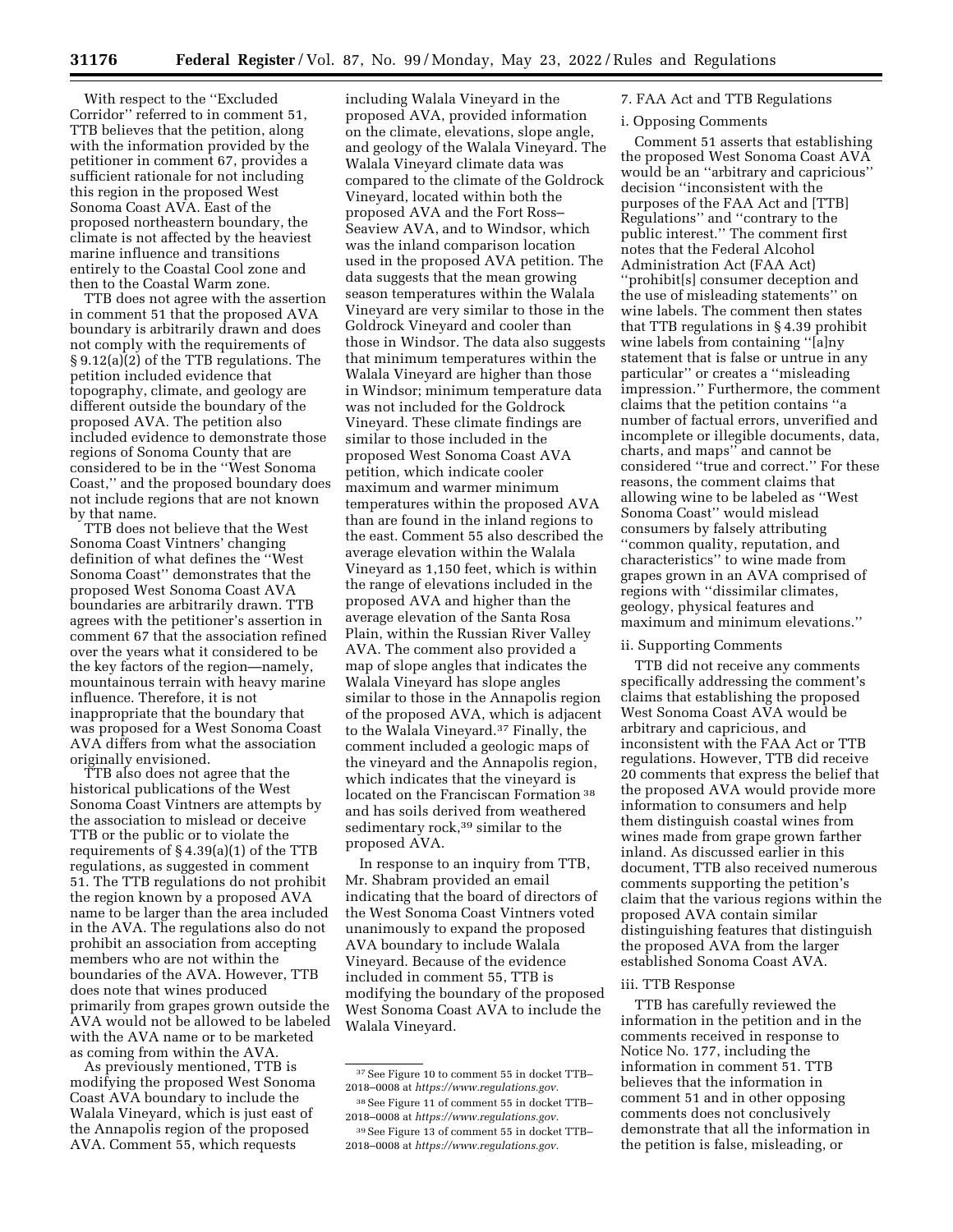erroneous. Based on information provided in comment 51, TTB has reevaluated its determination that wind speeds distinguish the proposed AVA from the region to the east. However, as discussed earlier in this document, TTB still believes the petition provided sufficient information to meet the regulatory requirements for an AVA petition; namely, the petition provided name evidence, a delineated boundary, and evidence that the various regions within the AVA share similar features that are distinguishable from the surrounding regions and affect viticulture. Therefore, TTB does not believe that establishing the proposed West Sonoma Coast AVA would be an arbitrary and capricious decision inconsistent with the FAA Act or TTB regulations, nor does TTB believe that allowing wines to be labeled with ''West Sonoma Coast'' as an appellation of origin would mislead the public.

### *B. Comments on Inclusion of Fort Ross– Seaview AVA*

Twenty-one comments specifically mentioned the proposal to include the Fort Ross–Seaview AVA within the proposed West Sonoma Coast AVA. Ten comments opposed the inclusion, while 11 comments supported it. Six of the supporting comments and three of the opposing comments were submitted by wine industry members who specifically indicated affiliations with wineries or vineyards within the Fort Ross–Seaview AVA.

Several of the comments simply expressed opposition or support with a general statement that the characteristics of the established AVA were either similar to or different from the proposed West Sonoma Coast AVA. However, other comments mentioned specific reasons for opposing or supporting the proposed AVA. Those specific reasons will be discussed in the following sections.

1. Reputation of Fort Ross–Seaview AVA.

# i. Opposing Comments

Five comments express the belief that the reputation of the Fort Ross–Seaview AVA would be harmed if it were included in the proposed West Sonoma Coast AVA. Four of these comments were submitted by wine industry members who claim an affiliation with vineyards or wineries within the Fort Ross–Seaview AVA (comments 44, 48, and 51). The opposing comments generally claim that the characteristics of the Fort Ross–Seaview AVA would be ''watered down'' (comment 48) if it were included, and that ''the elements that

make Fort Ross–Seaview so unique would be lost in this change'' (comment 41). The result would be ''quite confusing to consumers,'' (comment 44) who would no longer know what to expect from wines labeled with the Fort Ross–Seaview AVA. This consumer confusion could lead to ''incalculable damage'' for winemakers and grape growers within the AVA (comment 51).

#### ii. Supporting Comments

Six of the comments disagree with the idea that the Fort Ross–Seaview AVA would be diminished or devalued if it was included in the proposed West Sonoma Coast AVA. Four of these comments were submitted by wine industry members who claim an affiliation with vineyards or wineries within the Fort Ross–Seaview AVA (comments 31, 34, 63, and 66). Comment 31 believes that the Fort Ross–Seaview AVA and the proposed West Sonoma Coast AVA are ''harmonious and complementary,'' and that including the established AVA in the proposed AVA will help customers ''distinguish wines from the coast'' of Sonoma County. The commenter also notes that her vineyard, Hirsch Vineyards ''are strong proponents of the Fort Ross Seaview AVA, and helped foster its creation.'' The winemaker of Alma Fria Wines submitted two comments (comments 34 and 66) that support including the Fort Ross– Seaview AVA in the proposed AVA. In comment 34, he expressed his belief that including the Fort Ross–Seaview AVA in the proposed West Sonoma Coast AVA would ''help bring clarity to consumers'' because wines from the proposed AVA ''have much in common with each other and very little in common with wines from other areas'' of the larger Sonoma Coast AVA. In comment 66, he states that both the Fort Ross–Seaview AVA and the proposed West Sonoma Coast AVA are ''supported by the facts and can co-exist without impacting each other.'' Comment 63, submitted jointly by six wineries and vineyards within the Fort Ross–Seaview AVA, believes that ''growers, winemakers, wine writers, other wine professionals, and many consumers recognize the similarities between the Fort Ross–Seaview AVA and the greater West Sonoma Coast'' and that ''[t]hese similarities set the entire West Sonoma Coast region apart from the greater Sonoma Coast AVA including the Russian River Valley and Petaluma Gap AVAs.''

Comment 59 uses the example of the AVAs located within the Napa Valley AVA (27 CFR 9.23) to illustrate the belief that inclusion in the proposed

AVA would not harm the reputation of the Fort Ross–Seaview AVA. The comment notes that, while there are ''significant distinctions'' between each of the smaller AVAs within Napa Valley, they all share the overarching characteristics of the ''long established and much appreciated Napa Valley AVA.'' The comment also notes the lack of petitions requesting the removal of the smaller AVAs from the Napa Valley AVA, and suggests this demonstrates that the Napa Valley AVA and the smaller AVAs within it benefit from each other, as the Fort Ross–Seaview AVA and the proposed West Sonoma Coast AVA would benefit from each other.

Comment 61, from the sales director of a vineyard located within the Napa Valley AVA, also compares the inclusion of the Fort Ross–Seaview AVA in the proposed West Sonoma Coast AVA to the smaller AVAs located within the Napa Valley AVA. He claims that, although the Napa Valley AVA name is ''the most valuable designation in American viticulture,'' the appellation does not ''diminish the usefulness of distinguishing wines'' made within the smaller nested AVAs. The comment concludes that the Fort Ross–Seaview AVA is ''undoubtedly as Western Sonoma and as coastal as Rutherford [AVA] and Oakville [AVA] are Napa Valley [AVA].''

#### iii. TTB Response

After careful review of the petition and comments, TTB believes that, although it has unique features, the Fort Ross–Seaview AVA still shares the broad distinguishing characteristics of the proposed West Sonoma Coast AVA. In particular, both regions have steep mountainous terrain, sedimentary soil, and a maritime-influenced climate that is generally cooler during the day and warmer during the night than the more inland regions of Sonoma County. Because both regions share these similarities, TTB does not believe that including the Fort Ross–Seaview AVA within the proposed AVA would mislead consumers. Furthermore, establishment of the proposed West Sonoma Coast AVA would not require winemakers to discontinue use of the Fort Ross–Seaview AVA name or to adopt the West Sonoma Coast AVA name. Such decisions would be entirely up to the individual proprietors.

TTB also does not find that the commenters provided evidence to support their claims that the reputation of the Fort Ross–Seaview AVA would be harmed by the establishment of the proposed West Sonoma Coast AVA, or that the inclusion of an established AVA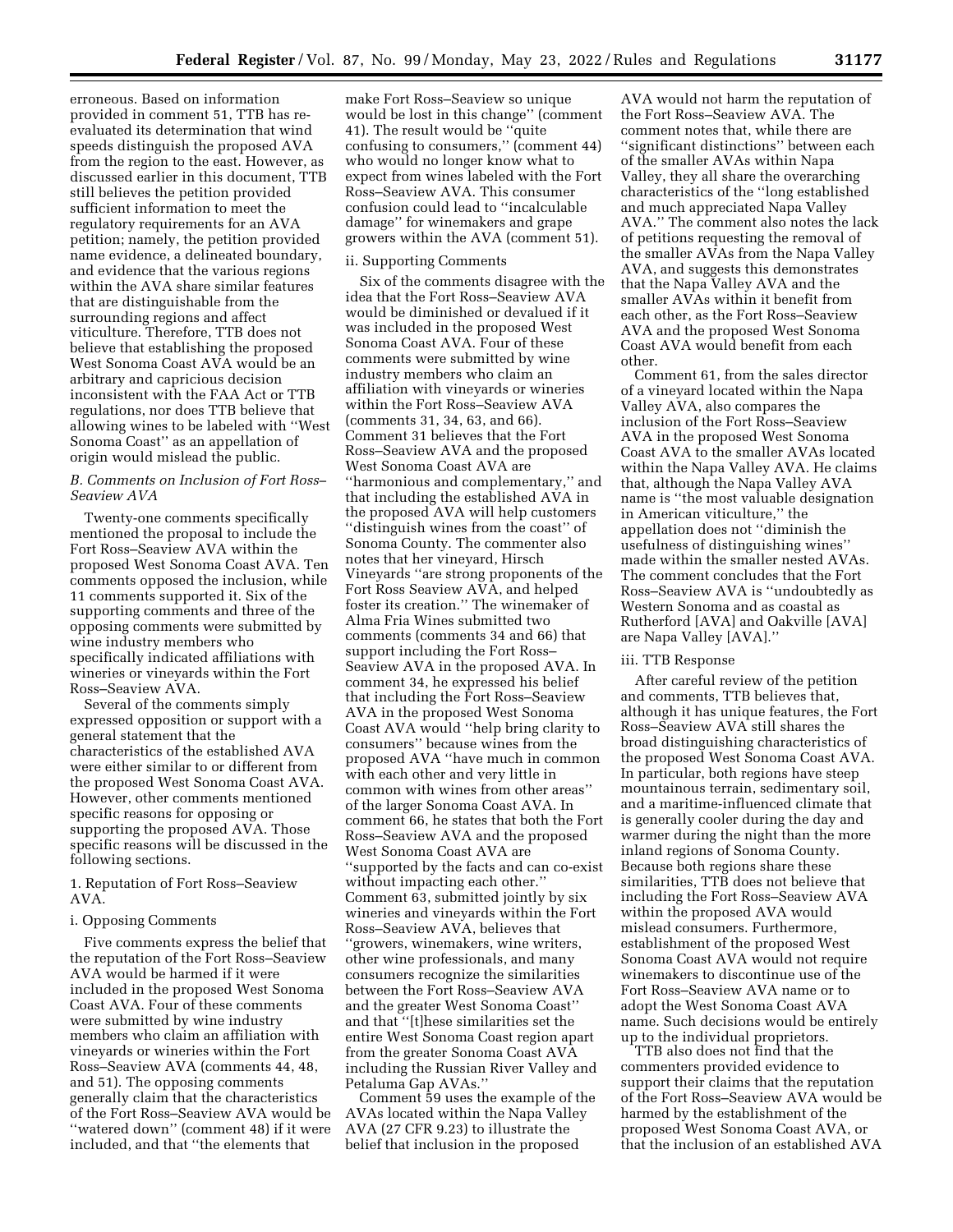within a larger AVA would be detrimental to the smaller AVA's image. TTB notes that many well-known AVAs are located within other AVAs, including the Arroyo Seco (27 CFR 9.59), Sta. Rita Hills (27 CFR 9.162), Red Mountain (27 CFR 9.167), Yakima Valley (27 CFR 9.69), and Eola–Amity Hills (27 CFR 9.202) AVAs. The reputation of an AVA and any benefit derived from the use of a viticultural area name would be the result of a proprietor's efforts and consumer acceptance of wines from that area.

# 2. Previous TTB Rulings

#### i. Opposing Comments

Three comments oppose including the Fort Ross–Seaview AVA in the proposed AVA because they believe doing so would contradict previous TTB rulings, specifically T.D. TTB–98, which established the Fort Ross–Seaview AVA. Only one of these comments (comment 51) was from a wine industry member located within the Fort Ross–Seaview AVA.

Comment 38 notes that T.D. TTB–98 established the Fort Ross–Seaview based on its unique climate and geology. The commenter asserts that including it ''as part of a larger area simply confuses that prior designation without any evidence that the prior AVA's boundaries were mistakenly restrictive.'' Comments 51 and 52 both cite TTB's decision in T.D. TTB–98 not to include the region near Annapolis in the Fort Ross–Seaview AVA. According to these two comments, TTB's decision demonstrates that the two regions are too dissimilar to be included in a single AVA. Comment 51 also asserts that TTB's initial acceptance of a petition to establish a Freestone–Occidental AVA in 2008 further demonstrates that the region of the proposed West Sonoma Coast AVA which includes Freestone and Occidental is a distinct region that should not be included in an AVA that also includes the Fort Ross–Seaview AVA. To include the Fort Ross–Seaview in a single AVA that contains such different regions would, according to comment 51, be ''requesting TTB to create a new type of hybrid AVA.''

Comment 51 also asserts that, by establishing the Fort Ross–Seaview AVA, TTB has already determined that it is ''viticulturally distinguishable'' from the surrounding regions. Therefore, including it in the proposed West Sonoma Coast AVA would ''undermine the credibility and the integrity of the AVA system," as well as negate the findings of T.D. TTB–98. First, the comment states that rainfall is substantially higher in the Fort Ross–

Seaview AVA than in the Annapolis, Freestone, and Occidental regions of the proposed West Sonoma Coast AVA. The comment also states that T.D. TTB–98 determined that the Fort Ross–Seaview AVA was in the Coastal Cool zone, not the Marine zone, and is therefore not as influenced by marine fog as other regions in the proposed West Sonoma Coast AVA. Elevations within the Fort Ross–Seaview AVA are above the fog line, allowing greater solar radiation exposure and warmer daytime temperatures than are generally found within the proposed West Sonoma Coast AVA. The comment cites the exclusion of the Santa Cruz Mountains AVA (27 CFR 9.31) from both the larger San Francisco Bay AVA (27 CFR 9.157) and Central Coast AVA (27 CFR 9.75) as an example of an instance where a smaller AVA was determined to be too distinct to be included in a larger overlapping AVA.

#### ii. Supporting Comments

Comment 67, submitted by the petitioner, was the only comment to address how the inclusion of the Fort Ross–Seaview AVA in the proposed West Sonoma Coast AVA would affect TTB's determination in T.D. TTB–98.

In comment 67, the petitioner responds to the reasons cited in comment 51 to exclude the Fort Ross– Seaview AVA from the proposed AVA. He first states that the proposed AVA petition is not an effort ''to apply the characteristics that define the Fort Ross– Seaview AVA to the entire West Sonoma Coast region,'' and that the proposed West Sonoma Coast AVA is not defined by all of the same distinguishing criteria as the Fort Ross– Seaview AVA. Referencing a 2010 letter submitted to TTB during the rulemaking process that led to the creation of the Fort Ross–Seaview AVA, the petitioner notes that the Fort Ross–Seaview is a ''local wine growing area,'' while the proposed West Sonoma Coast AVA is a ''regional viticultural area'' which may encompass smaller, more localized AVAs. Establishing the proposed West Sonoma Coast AVA, he claims, would have no impact on the continued existence of the Fort Ross–Seaview AVA.

The petitioner also shows that the exclusion of the Annapolis region from the Fort Ross–Seaview AVA does not preclude the two regions from being included in a larger, regional AVA. He states that including the Annapolis region in the Fort Ross–Seaview AVA in T.D. TTB–98 would not have been appropriate because the primary feature of the Fort Ross–Seaview AVA was a location that was generally above the fog

line. The Annapolis region did not meet this criteria, nor did the name ''Fort Ross–Seaview'' apply to the Annapolis region. He states that, for these reasons, the Annapolis region did not belong in the Fort Ross–Seaview AVA. However, including both regions in a larger coastal AVA that also includes other coastal regions of Sonoma County would be appropriate because the regions all share the broad characteristics of the proposed West Sonoma Coast AVA, such as sedimentary soils, a marine-influenced climate, and steep coastal ridges.

# iii. TTB Response

After reviewing the petition and the comments, TTB does not believe that including the Fort Ross–Seaview AVA within the proposed West Sonoma Coast AVA would be inconsistent with the findings of T.D. TTB–98, which established the Fort Ross–Seaview AVA. TTB believes it is appropriate to include the Fort Ross–Seaview AVA within the proposed West Sonoma Coast AVA, as the Fort Ross–Seaview AVA shares the mountainous topography and marineinfluenced climate of the surrounding regions. T.D. TTB–98 describes the Fort Ross–Seaview AVA as having steep, mountainous terrain, soils derived from sedimentary rock, and temperatures that are moderated by the convection and conduction of fog from the Pacific Ocean. These distinguishing features are similar to the proposed West Sonoma Coast AVA, which is described in TTB Notice No. 177 as containing steep, rugged mountains and ridgelines, soils derived from the sedimentary rock of the Franciscan Complex, and a climate influenced by the cold marine air and heavy marine fog from the Pacific Ocean. Further, while Comment 51 notes the Fort Ross–Seaview AVA is distinguished by elevations that are generally above the fog line, T.D. TTB– 98 does show that vineyards in the AVA benefit from being near the fog line. T.D. TTB–98 states that the Fort-Ross Seaview AVA is ''in the heaviest fog intrusion area,'' and the vineyards still receive ''some cooling via conduction due to the close proximity of the fog layer.'' Last, while Comment 51 asserts rainfall amounts in the Fort Ross– Seaview AVA may differ from those in the rest of the proposed West Sonoma Coast AVA, TTB notes that rainfall amounts were not determined to be a distinguishing feature of either the proposed West Sonoma Coast AVA, as described in Notice No. 177, or the Fort Ross–Seaview AVA, as described in T.D. TTB–98.

TTB also disagrees that including the Fort Ross–Seaview AVA within a larger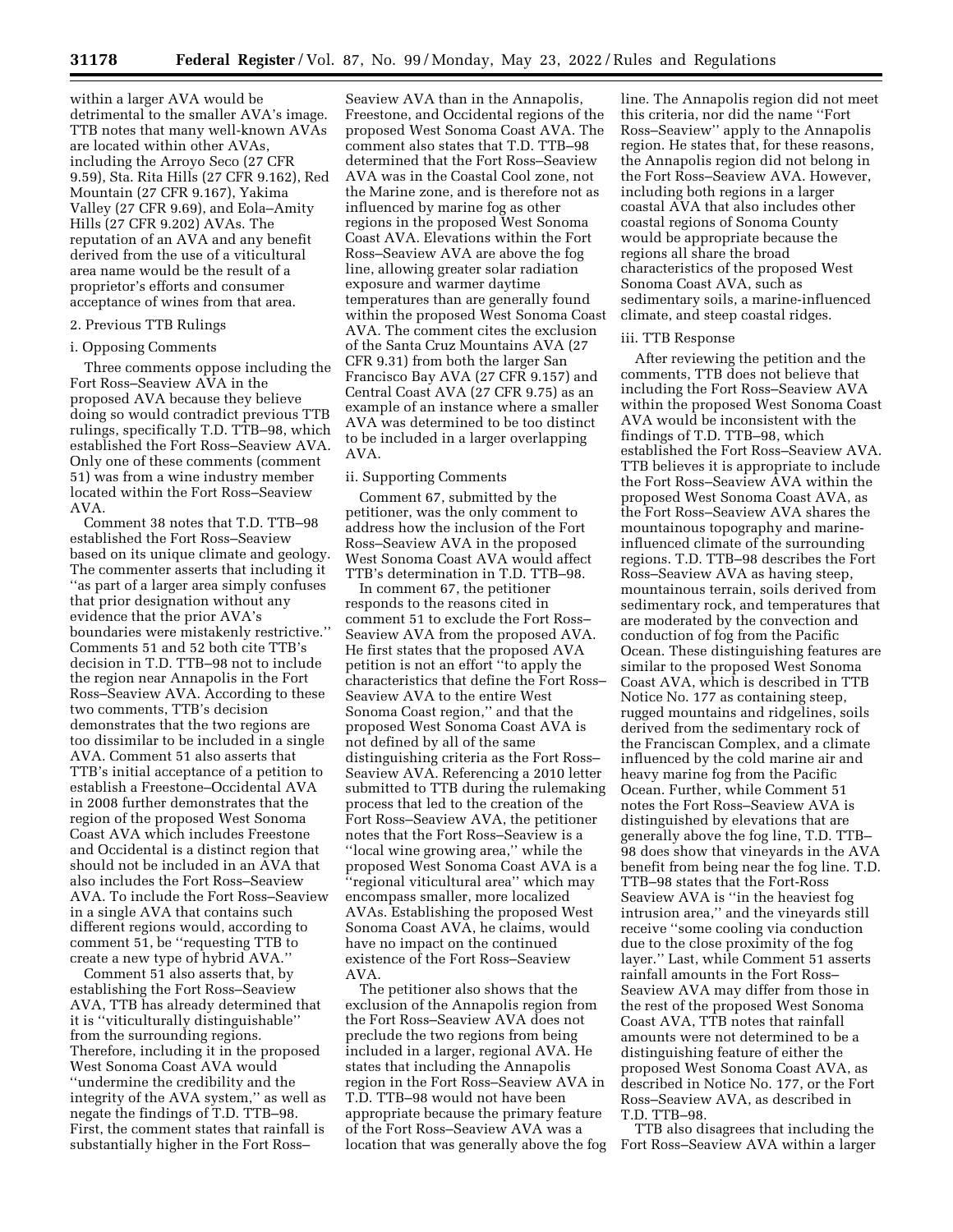AVA would create a ''new hybrid type of AVA,'' as asserted in comment 51. TTB regulations allow for the creation of smaller AVAs within larger AVAs, as well as the creation of larger AVAs that encompass one or more smaller AVAs. TTB and its predecessor agency, ATF, have both established numerous AVAs that are within or contain other AVAs, and TTB believes that consumers and industry members generally understand and accept the concept of these socalled ''nested'' AVAs. TTB notes that the Fort Ross–Seaview AVA is already within the established Sonoma Coast AVA and the North Coast AVA. Also, as discussed above, TTB notes the examples of the Arroyo Seco, Sta. Rita Hills, Red Mountain, Yakima Valley, and Eola–Amity Hills AVAs, which are all located within other larger established AVAs.

TTB also does not believe that either the decision to exclude the Annapolis region from the Fort Ross–Seaview AVA in T.D. TTB–98 or the previous attempt to establish a Freestone–Occidental AVA means that the two regions are too dissimilar to be included along with the Fort Ross–Seaview AVA in a single new West Sonoma Coast AVA. As stated in comment 67, the Fort Ross–Seaview AVA encompasses a very localized microclimate within the larger established Sonoma Coast and North Coast AVAs. The characteristics of the Annapolis region were determined to be too distinctive to be a part of the same limited Fort Ross–Seaview AVA microclimate. Additionally, TTB found that the ''Fort Ross–Seaview'' name did not apply to the Annapolis region. However, the proposed West Sonoma Coast AVA represents the more regional microclimate found throughout the extreme coastal regions of Sonoma County. Although the Freestone– Occidental and Annapolis regions and the Fort Ross–Seaview AVA each have some unique features, they all share the characteristics of this larger regional microclimate.

# 3. Name Recognition

# i. Opposing Comments

Comment 51 states that the Fort Ross– Seaview AVA should not be included in the proposed West Sonoma Coast AVA because ''the smaller Fort Ross–Seaview AVA has name recognition that clearly distinguishes it'' from the proposed AVA. The comment also asserts that the proposed West Sonoma Coast AVA petition did not state or explain ''why the name West Sonoma Coast is applicable or appropriate for the existing approved Fort Ross–Seaview AVA which \* \* \* has not itself even

been known as the West Sonoma Coast AVA.'' The comment included multiple images of wine bottles bearing ''Fort Ross–Seaview'' as an appellation of origin, as well as links to images and maps depicting the Fort Ross–Seaview AVA. The comment also notes that the Fort Ross–Seaview AVA has its own page on the Sonoma County Tourism Bureau website 40 and is identified ''as a prominent and clearly delimited AVA'' on a map of Sonoma County AVAs on the Sonoma County Winegrowers Association website.41 Finally, comment 51 states that there have been ''a number of education and promotional seminars'' exclusively about the Fort Ross–Seaview AVA, including two separate seminars entitled ''Pinot'' and ''Diamonds in the Sky,'' which were both held in 2016. The commenter suggests that these seminars further demonstrate that the Fort Ross–Seaview AVA is recognized independently of the proposed West Sonoma Coast AVA.

#### ii. Supporting Comments

Comment 67, submitted by the petitioner, was the only supporting comment to address the applicability of the proposed West Sonoma Coast AVA name to the Fort Ross–Seaview AVA. The petitioner notes that several vineyards and wineries within the Fort Ross–Seaview also identify themselves as being in a region known as ''West Sonoma Coast.'' For example, the Hirsch Vineyards website states, ''The Fort Ross–Seaview AVA was granted official status in 2012, although the oldest plantings, including Hirsch, date from the 1970s, making it the oldest grapegrowing region on the West Sonoma Coast.'' 42 The Red Car Wines website states, ''The coastal ridgetop vineyards in the West Sonoma Coast are situated in one of the most dramatically beautiful places in California." 43

Comment 67 also states that several wineries and vineyards within the Fort Ross–Seaview AVA are members of the West Sonoma Coast Vintners, indicating that they also choose to associate their businesses with the region known as ''West Sonoma Coast.'' Members include Failla Wines, Flowers Winery & Vineyards, Hirsch Vineyards, Red Car Wines, and Wayfarer. Comment 67 also notes that Fort Ross Vineyards was a member of the association until 2018. Finally, the comment notes that the

2018 West of the West Festival, which celebrates wines from the West Sonoma Coast region, featured wines from Failla Wines, Flowers Vineyards & Winery, Fort Ross Vineyards, Hirsch Vineyards, Red Car Wines, and Wayfarer, which are all located within the Fort Ross– Seaview AVA. The petitioner therefore illustrates the ''West Sonoma Coast'' name includes wineries and vineyards within the Fort Ross–Seaview AVA. However, he continues by saying, ''Given the widespread usage of the name Fort Ross–Seaview AVA, as presented by Mr. Schwartz and Mr. Schoenfeld [in comment 51], there should be little concern that the West Sonoma Coast AVA would have any impact on the recognition of Fort Ross– Seaview as a place of wine origin.''

# iii. TTB Response

After reviewing the comments, TTB agrees that there is widespread recognition of the Fort Ross–Seaview AVA name. However, TTB also believes the petition and the additional information provided by petitioner in comment 67 demonstrate there is sufficient evidence that the Fort Ross– Seaview AVA is considered to be within a larger region known as the ''West Sonoma Coast.'' Therefore, TTB does not believe it would be misleading or inappropriate to allow winemakers in the Fort Ross–Seaview AVA the option of labeling and marketing their wines using ''West Sonoma Coast'' as an appellation of origin.

TTB notes that establishment of the proposed West Sonoma Coast AVA would not prevent any label holder from using ''Fort Ross–Seaview'' as an appellation of origin on their wines, nor would they be required to use ''West Sonoma Coast'' as an appellation of origin. However, winemakers in the Fort Ross–Seaview AVA would have the option of using the West Sonoma Coast AVA name on their labels and marketing material, just as they currently have the option to use ''Sonoma Coast'' or ''North Coast.'' Additionally, wine makers and grape growers within the Fort Ross–Seaview AVA could continue to have a separate association for its industry members, as well as have separate festivals, seminars, and promotional events related to the Fort Ross–Seaview AVA.

#### **IV. TTB Determination**

After careful review of the petition and the comments received in response to Notice No. 177, TTB finds that the evidence provided by the petitioner supports the establishment of the West Sonoma Coast AVA. Notwithstanding the arguments of those who oppose the

<sup>40</sup>*[https://www.sonomacounty.com/articles/fort](https://www.sonomacounty.com/articles/fort-ross-seaview-wine-region-and-appellation)[ross-seaview-wine-region-and-appellation.](https://www.sonomacounty.com/articles/fort-ross-seaview-wine-region-and-appellation)* 

<sup>41</sup>*[https://sonomawinegrape.org/about/sonoma](https://sonomawinegrape.org/about/sonoma-county-terroir)[county-terroir.](https://sonomawinegrape.org/about/sonoma-county-terroir)* 

<sup>42</sup>*[https://www.hirschvineyards.com/The-Site/](https://www.hirschvineyards.com/The-Site/West-Sonoma-Coast) [West-Sonoma-Coast.](https://www.hirschvineyards.com/The-Site/West-Sonoma-Coast)* 

<sup>43</sup>*[https://redcarwine.com/.](https://redcarwine.com/)*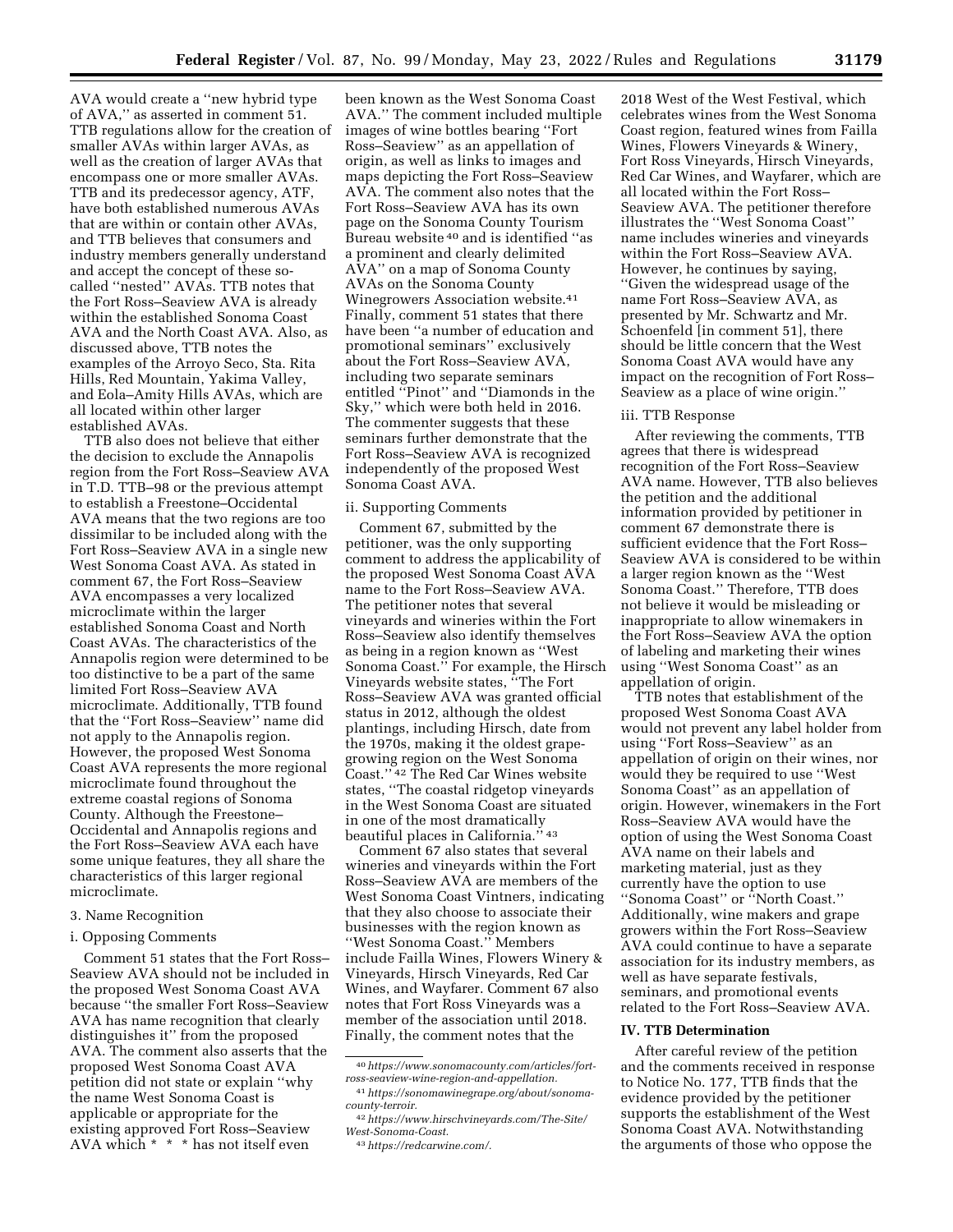AVA, the petitioners' request for approval of the proposed West Sonoma Coast AVA satisfied all of the regulatory criteria needed for the approval of a new AVA. Accordingly, under the authority of the FAA Act, section 1111(d) of the Homeland Security Act of 2002, and parts 4 and 9 of the TTB regulations, TTB establishes the ''West Sonoma Coast'' AVA in Sonoma County, California, effective 30 days from the publication date of this document.

TTB has also determined that the West Sonoma Coast AVA will remain part of the established Sonoma Coast AVA and North Coast AVA. As discussed in Notice No. 177, the West Sonoma Coast AVA shares some broad characteristics with the both established AVAs. For example, all three AVAs have temperatures that are moderated by marine air and fog. However, the West Sonoma Coast AVA is located within the portion of Sonoma County that experiences the highest degree of maritime influence. Additionally, because it is a smaller region, the West Sonoma Coast AVA is more uniform in its soils and topography than both the larger Sonoma Coast AVA and the multi-county North Coast AVA.

Finally, TTB has determined that the Fort Ross–Seaview AVA will remain a part of the West Sonoma Coast AVA because the two AVAs share a similar geology, topography, and maritimeinfluenced climate. The Fort Ross– Seaview AVA is still distinguishable from the West Sonoma Coast AVA because its elevations are primarily above the fog line, whereas the West Sonoma Coast AVA also contains elevations within and below the fog line. However, the Fort Ross–Seaview AVA still benefits from the cooling influence of the marine fog and breezes, as does the West Sonoma Coast AVA.

#### **V. Boundary Description**

See the narrative description of the boundary of the West Sonoma Coast AVA in the regulatory text published at the end of this final rule.

#### **VI. Maps**

The petitioner provided the required maps, and they are listed below in the regulatory text. You may also view the West Sonoma Coast AVA boundary on the AVA Map Explorer on the TTB website, at *[https://www.ttb.gov/wine/](https://www.ttb.gov/wine/ava-map-explorer) [ava-map-explorer.](https://www.ttb.gov/wine/ava-map-explorer)* 

#### **VII. Impact on Current Wine Labels**

Part 4 of the TTB regulations prohibits any label reference on a wine that indicates or implies an origin other than the wine's true place of origin. For a wine to be labeled with an AVA name

or with a brand name that includes an AVA name, at least 85 percent of the wine must be derived from grapes grown within the area represented by that name, and the wine must meet the other conditions listed in 27 CFR 4.25(e)(3). If the wine is not eligible for labeling with an AVA name and that name appears in the brand name, then the label is not in compliance and the bottler must change the brand name and obtain approval of a new label. Similarly, if the AVA name appears in another reference on the label in a misleading manner, the bottler would have to obtain approval of a new label. Different rules apply if a wine has a brand name containing an AVA name that was used as a brand name on a label approved before July 7, 1986. See 27 CFR 4.39(i)(2) for details.

With the establishment of this AVA, its name, ''West Sonoma Coast'' will be recognized as a name of viticultural significance under § 4.39(i)(3) of the TTB regulations (27 CFR 4.39(i)(3)). The text of the regulation clarifies this point. Consequently, wine bottlers using the name ''West Sonoma Coast'' in a brand name, including a trademark, or in another label reference as to the origin of the wine, will have to ensure that the product is eligible to use the AVA name as an appellation of origin. TTB notes that the term ''Sonoma Coast'' already has viticultural significance as it is the name of an established AVA. However, because the West Sonoma Coast AVA is located within the Sonoma Coast AVA, the establishment of this new AVA will have no effect on the use of the term ''Sonoma Coast'' on wine labels.

The establishment of the West Sonoma Coast AVA will not affect any existing AVA, and any bottlers using ''North Coast,'' ''Sonoma Coast,'' or ''Fort Ross–Seaview'' as an appellation of origin or in a brand name for wines made from grapes grown within these AVAs will not be affected by the establishment of this new AVA. The establishment of the West Sonoma Coast AVA will allow vintners to use ''West Sonoma Coast,'' ''Sonoma Coast,'' and ''North Coast'' as appellations of origin for wines made primarily from grapes grown within the West Sonoma Coast AVA if the wines meet the eligibility requirements for the appellation. Additionally, any bottlers using ''Fort Ross–Seaview'' as an appellation of origin for wines made primarily from grapes grown in the Fort Ross–Seaview AVA will be able to use ''Fort Ross– Seaview,'' ''Sonoma Coast,'' ''North Coast,'' and ''West Sonoma Coast'' as appellations of origin of their wines.

Bottlers who wish to label their wines with ''West Sonoma Coast'' as an

appellation of origin must obtain a new Certificate of Label Approval (COLA) for the label, even if the currently approved label already contains another AVA appellation of origin. Please do not submit COLA requests to TTB before the date shown in the **DATES** section of this document or your request will be rejected.

# **VIII. Regulatory Analysis and Notices**

# *A. Regulatory Flexibility Act*

TTB certifies that this regulation will not have a significant economic impact on a substantial number of small entities. The regulation imposes no new reporting, recordkeeping, or other administrative requirement. Any benefit derived from the use of an AVA name would be the result of a proprietor's efforts and consumer acceptance of wines from that area. Therefore, no regulatory flexibility analysis is required.

# *B. Executive Order 12866*

It has been determined that this final rule is not a significant regulatory action as defined by Executive Order 12866 of September 30, 1993. Therefore, no regulatory assessment is required.

#### **IX. Drafting Information**

Karen A. Thornton of the Regulations and Rulings Division drafted this final rule.

# **List of Subjects in 27 CFR Part 9**

Wine.

# **The Regulatory Amendment**

For the reasons discussed in the preamble, TTB amends title 27, chapter I, part 9, Code of Federal Regulations, as follows:

# **PART 9—AMERICAN VITICULTURAL AREAS**

■ 1. The authority citation for part 9 continues to read as follows:

**Authority:** 27 U.S.C. 205.

#### **Subpart C—Approved American Viticultural Areas**

■ 2. Subpart C is amended by adding § 9.283 to read as follows:

# **§ 9.283 West Sonoma Coast.**

(a) *Name.* The name of the viticultural area described in this section is ''West Sonoma Coast''. For purposes of part 4 of this chapter, ''West Sonoma Coast'' is a term of viticultural significance.

(b) *Approved maps.* The 14 United States Geological Survey (USGS) 1:24,000 scale topographic maps used to determine the boundary of the West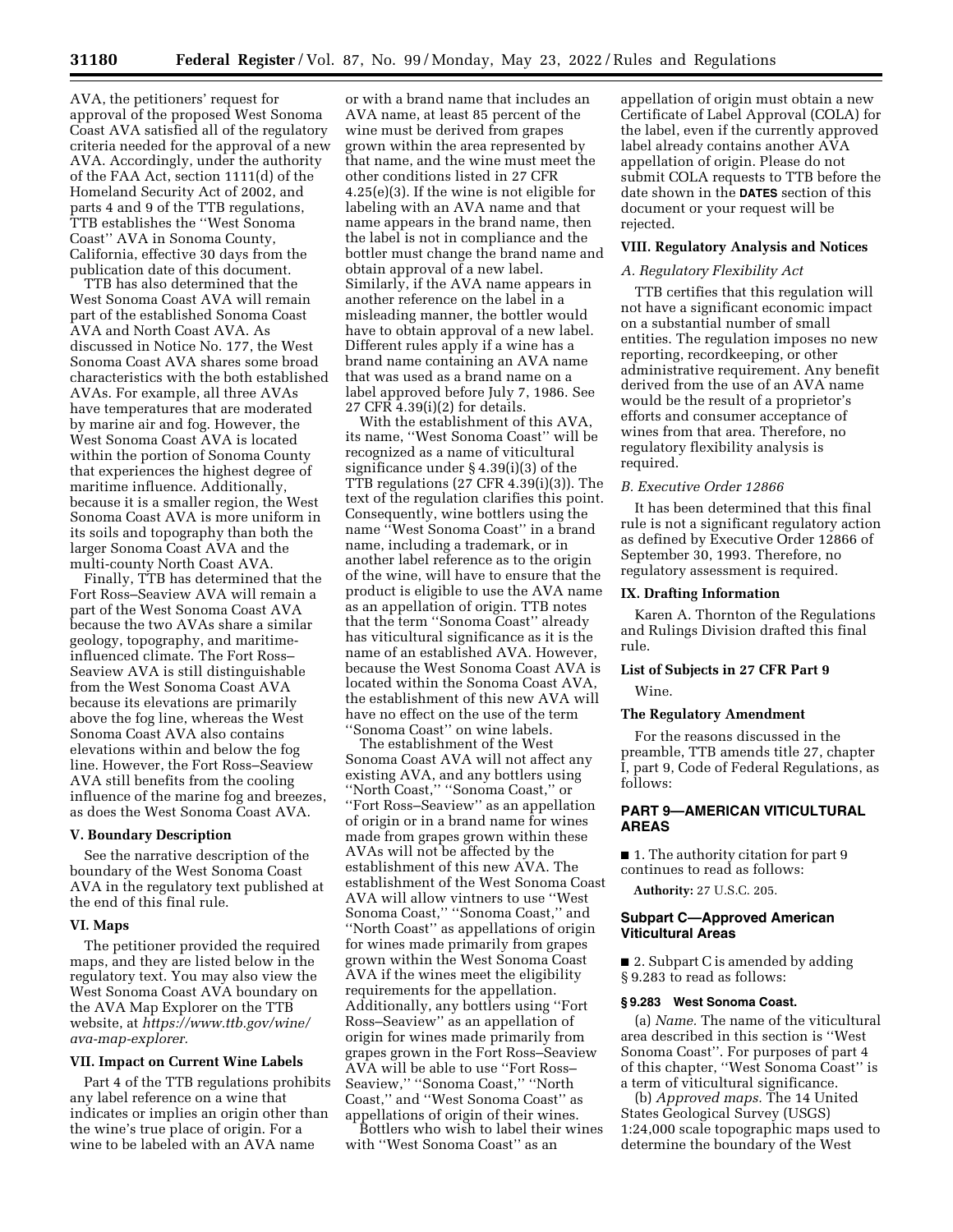Sonoma Coast viticultural area are titled:

(1) McGuire Ridge, California, 1991 (provisional edition);

- (2) Stewarts Point, California, 1978;
- (3) Annapolis, California, 1977;
- (4) Tombs Creek, California, 1978;
- (5) Fort Ross, California, 1998;
- (6) Cazadero, California, 1998;
- (7) Duncans Mills, California, 1979;
- (8) Camp Meeker, California, 1995;

(9) Valley Ford, California, 1954; photorevised 1971;

(10) Two Rock, California, 1954; photorevised 1971;

- (11) Bodega Head, California, 1972;
- (12) Arched Rock, California, 1977;
- (13) Plantation, California, 1977; and
- (14) Gualala, California, 1998.

(c) *Boundary.* The West Sonoma Coast viticultural area is located in Sonoma County, California. The boundary of the West Sonoma Coast viticultural area is as described as follows:

(1) The beginning point is on the McGuire Ridge map at the intersection of the Sonoma County/Mendocino County boundary and the northwest corner of section 29, T11N/R14W. From the beginning point, proceed southeast in a straight line for 0.4 mile to an unnamed hilltop with a marked elevation of 820 feet in section 29, T11N/R14W; then

(2) Proceed southeast in a straight line for 1.4 miles to the intersection of the eastern boundary of section 32 and the 800-foot elevation contour, T11N/R14W; then

(3) Proceed southeast along the 800 foot elevation contour for 3.1 miles, crossing onto the Stewarts Point map, to its intersection with the northern boundary of section 3, T10N/R14W; then

(4) Proceed east along the northern boundary of section 3 and then along the northern boundary of section 2 for a total of 0.8 mile to the intersection of the northern boundary of section 2 and the 600-foot elevation contour, T10N, R14W; then

(5) Proceed generally southeast along the 600-foot elevation contour for 3.3 miles, crossing onto the Annapolis map, to its intersection with the northern boundary of section 12, T10N/R14W; then

(6) Proceed east along the northern boundary of section 12, T10N/R14W, for 0.1 mile to its intersection with the 600 foot elevation contour; then

(7) Proceed north then generally east along the meandering 600-foot elevation contour for 4.8 miles to its sixth intersection with the northern boundary of section 7, T10N/R13W; then

(8) Continue northeasterly along the 600-ft elevation contour for an

additional 3 miles to its intersection with Springs Creek in section 5, T10N/ R13W; then

(9) Proceed southeasterly along Springs Creek for 1 mile to its intersection with the northern boundary of section 9, T10N/R13W; then

(10) Proceed east along the northern boundary of section 9 for 0.42 mile to its intersection with an unnamed, intermittent tributary of Grasshopper Creek; then

(11) Proceed southwest along the unnamed, intermittent tributary of Grasshopper Creek for 0.63 mile to its intersection with the main stem of Grasshopper Creek in section 9, T10N/ R13W; then

(12) Proceed generally west along the main stem of Grasshopper Creek to its intersection with the eastern boundary of section 7, T10N/R13W; then

(13) Proceed south along the eastern boundary of section 7 for 0.17 mile; then

(14) Proceed in a straight line southeast for 1.6 miles to the intersection of the eastern boundary of section 17, T10N/R13W, and the 800 foot elevation contour; then

(15) Proceed southeast along the 800 foot elevation contour for 2.6 miles to its intersection with an unnamed, unimproved road near the 862-foot benchmark in section 21, T10N/R13W; then

(16) Proceed southeast in a straight line for 0.2 mile to the intersection of the 600-foot elevation contour and an intermittent stream in section 28, T10N/ R13W; then

(17) Proceed south along the 600-foot elevation contour for 1.7 miles to its intersection with the eastern boundary of section 33, T10N/R13W; then

(18) Proceed southeast in a straight line for 0.5 mile to the intersection of an unnamed light-duty road known locally as Skaggs Springs Road and an unnamed, unimproved road near the Mendosoma Fire Station in section 34, T10N/R13W; then

(19) Proceed southeast along the unnamed, unimproved road for total of 5.9 miles as it follows Skyline Ridge and crosses onto the Tombs Creek map, back onto the Annapolis map, then back on to the Tombs Creek map, to the second intersection of the road with the 1,200 foot elevation contour in section 13, T9N/R13W; then

(20) Proceed southeast along the 1,200-foot elevation contour for 0.6 mile to the intersection with Allen Creek in section 18, T9N/R12W; then

(21) Proceed north along Allen Creek for 0.2 mile to the intersection with the 920-foot elevation contour in section 18, T9N/R12W; then

(22) Proceed east and then southeast along the meandering 920-foot elevation contour, crossing onto the Fort Ross map, then onto the Tombs Creek map, and then back onto the Fort Ross map, to the intersection of the elevation contour with Jim Creek in section 21, T9N/R12W; then

(23) Proceed southeast along Jim Creek for 0.7 mile to the intersection of the creek with the northern boundary of section 27, T9N, R12W; then

(24) Proceed east along the northern boundary of section 27 for 0.5 mile to the northeast corner of section 27; then

(25) Proceed south along the eastern boundaries of sections 27, 34, 3, 10, 15, and 22 for 5.1 miles to the intersection of the eastern boundary of section 22 and Fort Ross Road, T9N/R12W; then

(26) Proceed east along Fort Ross Road for approximately 262 feet to the intersection of the road with the middle branch of Russian Gulch Creek in section 23, T8N/R12W; then

(27) Proceed south along the middle branch of Russian Gulch Creek for 1.2 miles to the intersection with the 920 foot elevation contour in section 26, T8N/R12W; then

(28) Proceed southeast in a straight line for 2 miles, crossing onto the Cazadero map, to the summit of Pole Mountain in section 30, T8N/R11W; then

(29) Proceed southeast in a straight line for 4.7 miles, crossing onto the Duncans Mills map, to the confluence of Austin Creek and the Russian River, T7N/R11W; then

(30) Proceed generally east (upstream) along the Russian River for 3.1 miles to the intersection of the Russian River and the Bohemian Highway in section 7, T7N/R10W; then

(31) Proceed southeast along the Bohemian Highway for a total of 10.1 miles, crossing onto the Camp Meeker map and through the towns of Camp Meeker and Occidental, then crossing onto the Valley Ford map and through the town of Freestone, to the intersection of the Bohemian Highway and an unnamed medium-duty road known locally as Bodega Road near benchmark (BM) 214 in section 12, T6N/R10W; then

(32) Proceed northeast along Bodega Road for 0.9 mile, crossing onto the Camp Meeker map, to the intersection of the road with an unnamed light-duty road known locally as Barnett Valley Road north of the marked 486-foot elevation point in the Cañada de Jonive land grant, T6N/R10W; then

(33) Proceed south then east along Barnett Valley Road for 2.2 miles, crossing onto the Valley Ford map and then onto the Two Rock map, to the